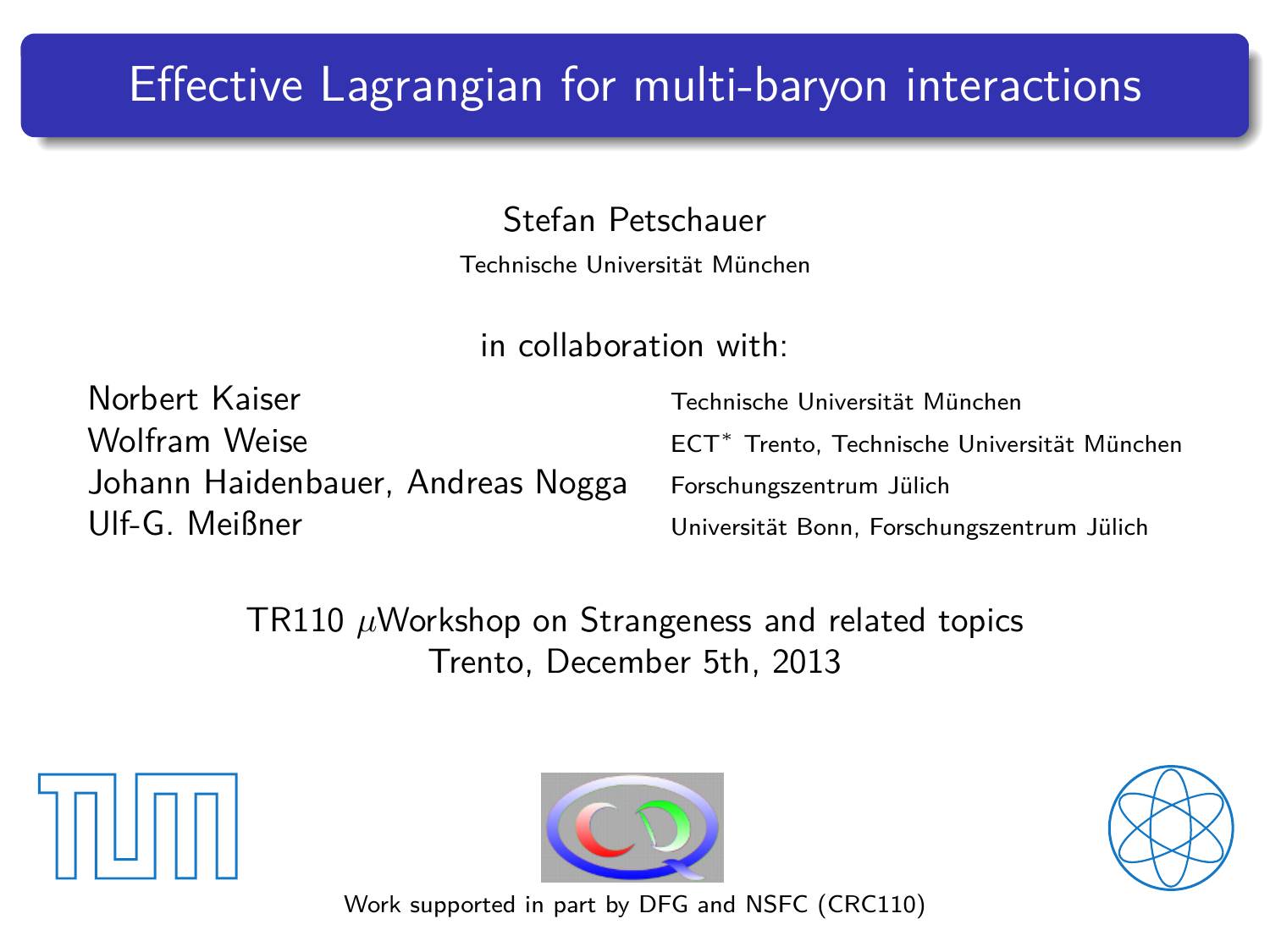#### 1 [Introduction](#page-1-0)

[Baryon-baryon contact terms up to NLO](#page-4-0)

<sup>3</sup> [Leading three-baryon contact terms](#page-12-0)

#### <span id="page-1-0"></span><sup>4</sup> [Summary / Outlook](#page-24-0)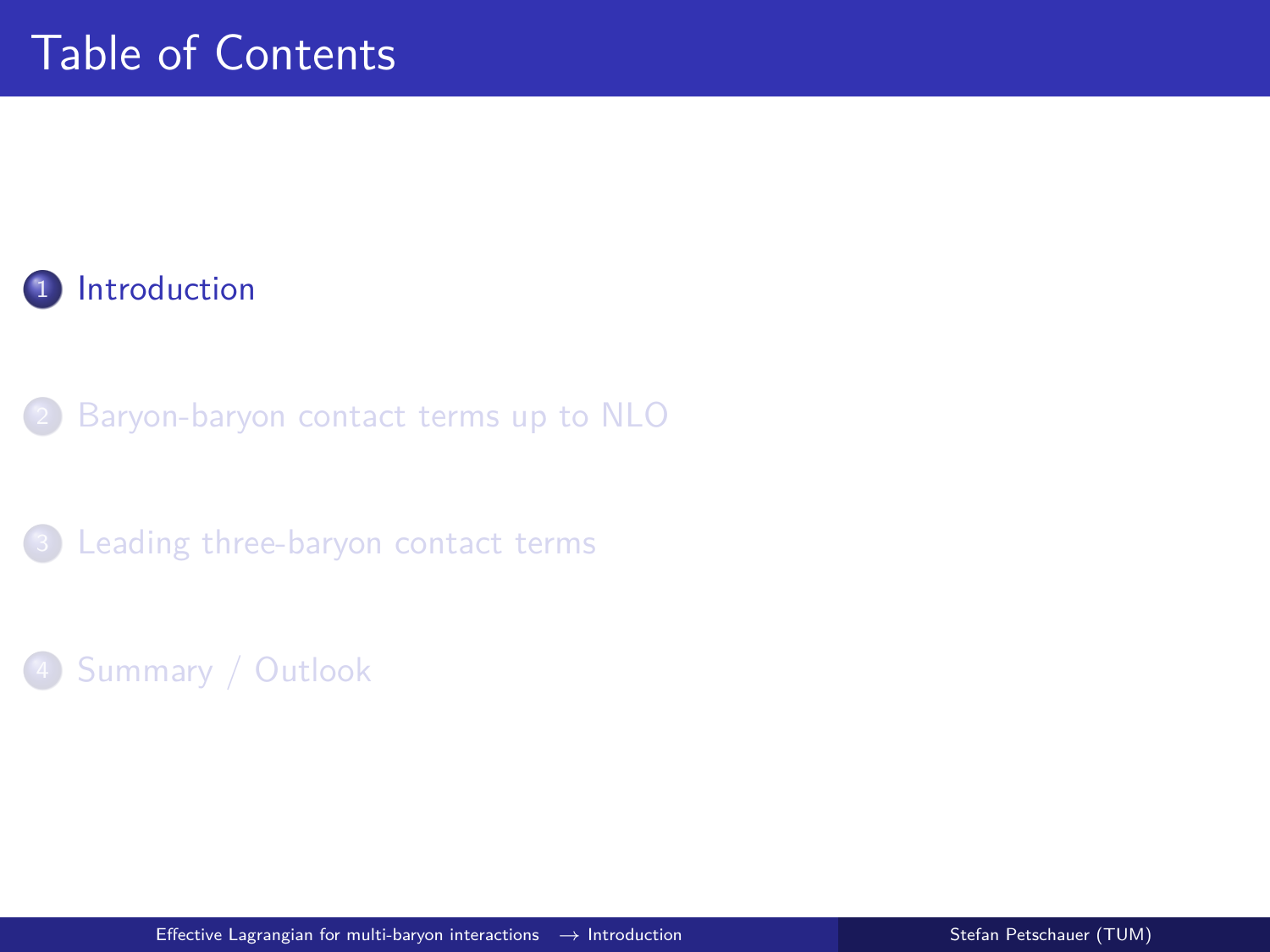• Goal: determine YN and YY interactions

- $\triangleright$  empirical constraints from YN scattering and  $\Lambda$  hypernuclei
- $\triangleright$  strange baryons in nuclear matter

• accurate description of nuclear interactions with SU(2) B*χ*PT

[Epelbaum, Machleidt, *. . .*] extend SU(2) B*χ*PT to include strangeness ⇒ SU(3) B*χ*PT

• Advantages:  $\rightarrow$  improve results systematically  $\blacktriangleright$  derive consistently two- and three-baryon forces

• Innovative work: YN and YY interactions in LO SU(3) B*χ*PT by Jülich group [Polinder, Haidenbauer, Meißner, Nucl.Phys. A779, 2006]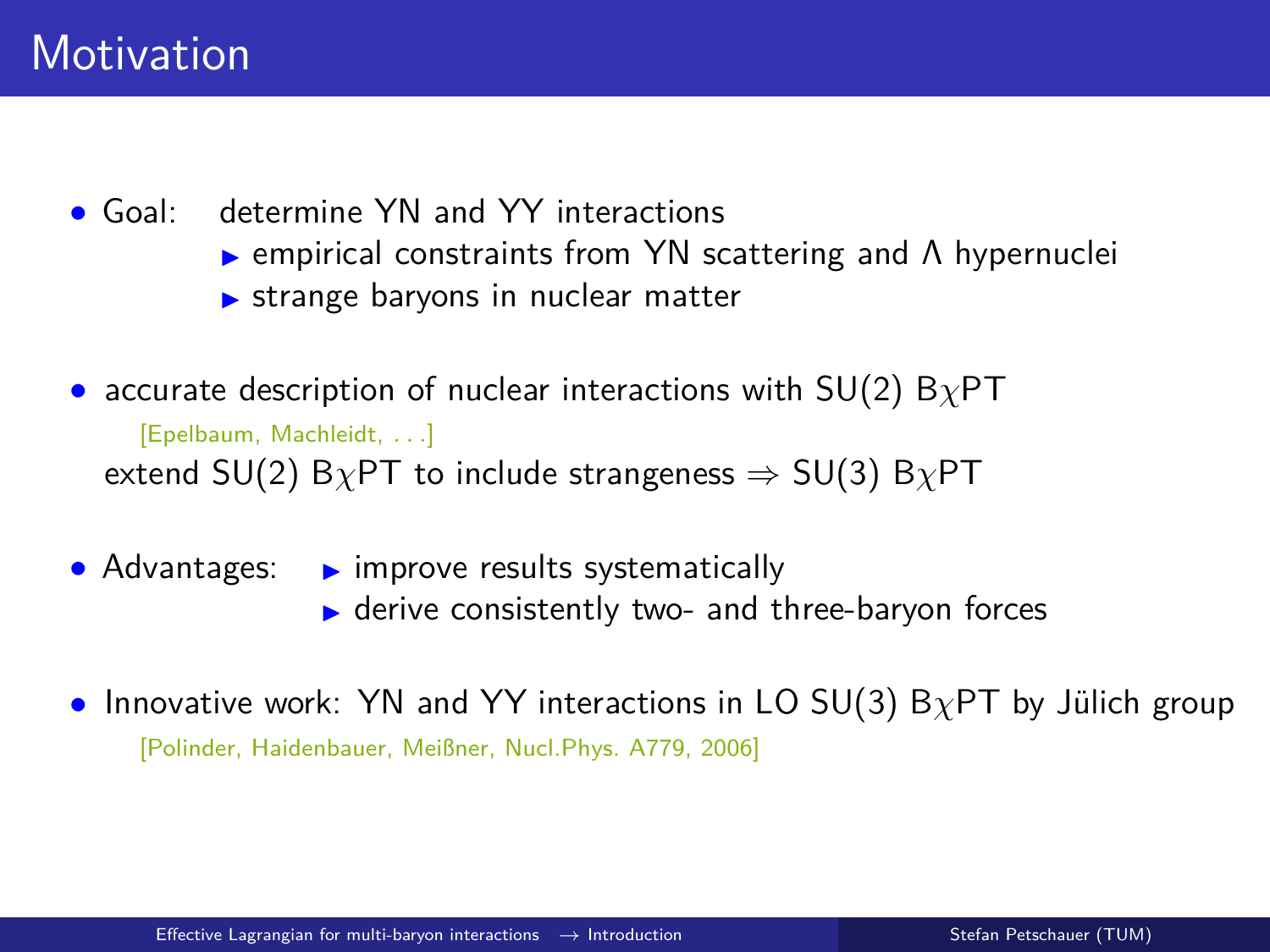# **Motivation**

• systematic NLO analysis of contact terms and one- and two-meson exchange contributions to baryon-baryon interactions using SU(3) B*χ*PT



• repulsive ΛNN force suggested to get stiffer equation of state for neutron stars and to describe hypernuclei

[Bhaduri et al.,Ann.Phys.44,1967] [Gal et al.,Ann.Phys.63,1971]

[Lonardoni et al.,Phys.Rev.C87,2013]









[http://www.astro.und.edu/miller/edar.html]

[Effective Lagrangian for multi-baryon interactions](#page-0-0)  $\rightarrow$  [Introduction](#page-1-0) Stefan Petschauer (TUM)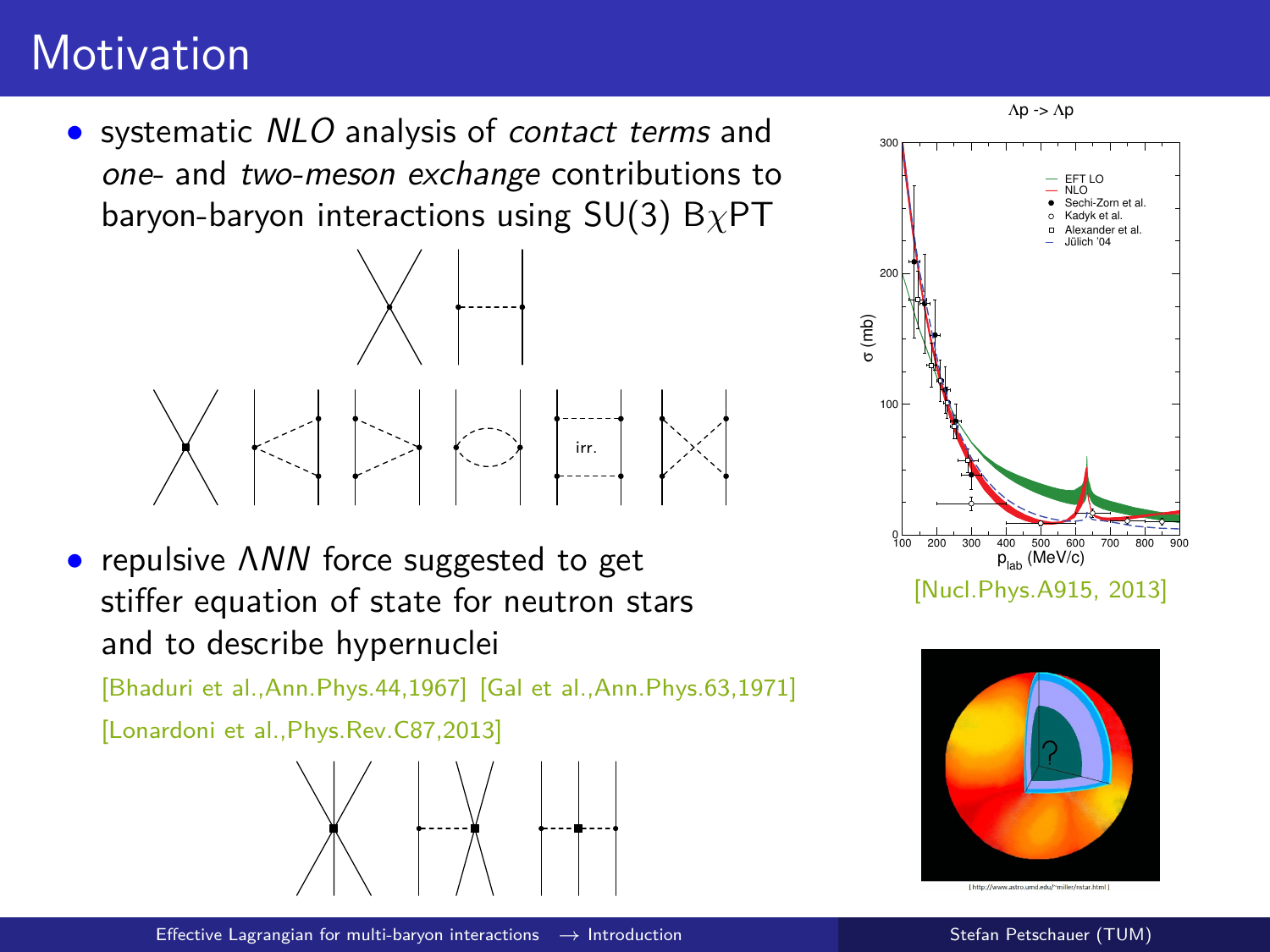

#### [Baryon-baryon contact terms up to NLO](#page-4-0)

[Leading three-baryon contact terms](#page-12-0)

#### <span id="page-4-0"></span>[Summary / Outlook](#page-24-0)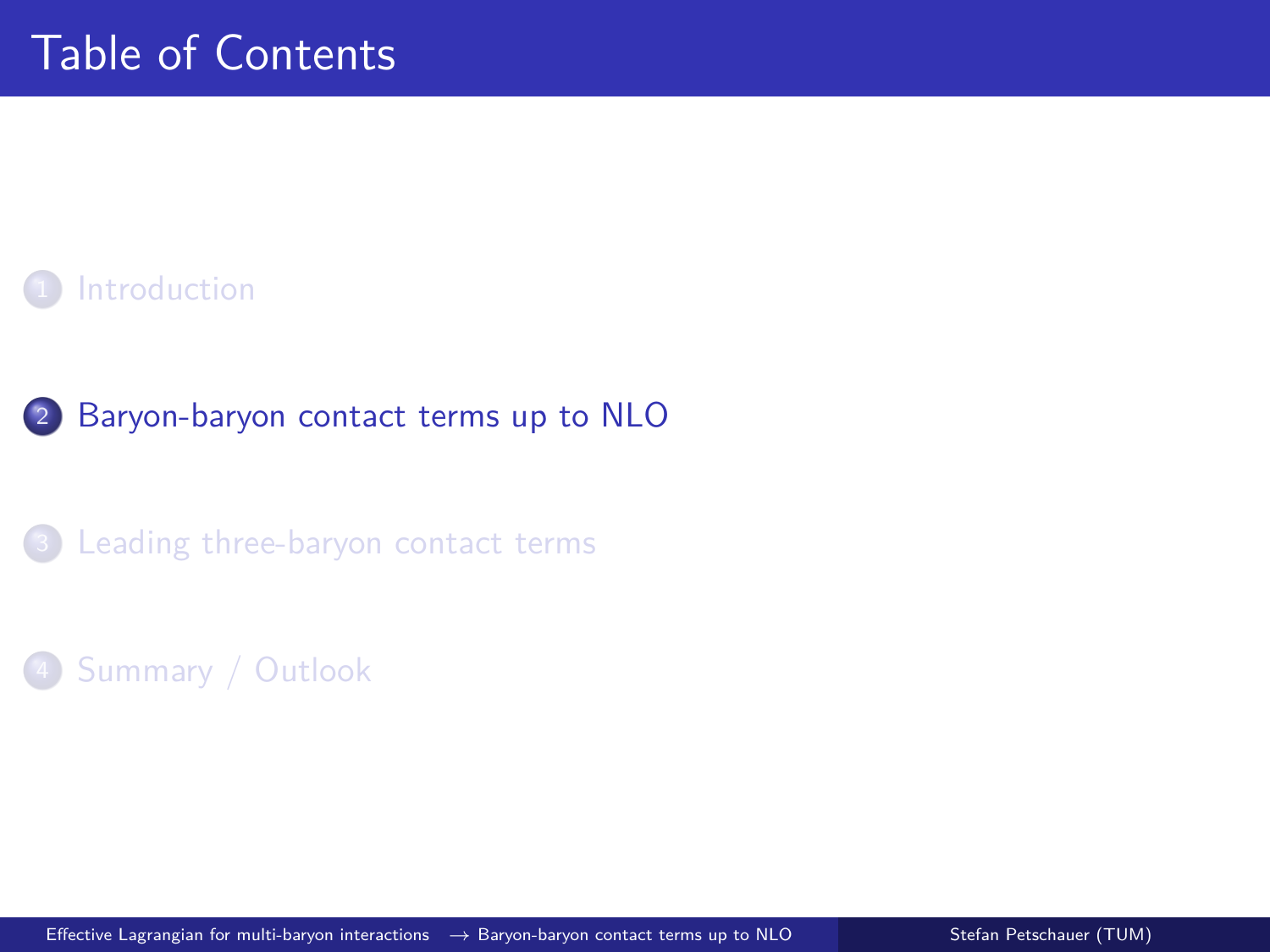# Construction of the Lagrangian



- external fields method for construction of Lagrangian [Gasser, Leutwyler]
- Lagrangian invariant under local transformations  $SU(3)_L \times SU(3)_R$

• 
$$
U(x) = \exp\left(i\frac{\phi(x)}{f_0}\right) \equiv u^2(x), \qquad \phi
$$
 Goldstone boson octet  
\n
$$
\phi = \begin{pmatrix} \pi^0 + \frac{\eta}{\sqrt{3}} & \sqrt{2}\pi^+ & \sqrt{2}K^+ \\ \sqrt{2}\pi^- & -\pi^0 + \frac{\eta}{\sqrt{3}} & \sqrt{2}K^0 \\ \sqrt{2}K^- & \sqrt{2}K^0 & -\frac{2\eta}{\sqrt{3}} \end{pmatrix}, \qquad B = \begin{pmatrix} \frac{\phi}{\sqrt{2}} + \frac{\lambda}{\sqrt{6}} & \Sigma^+ & \rho \\ \Sigma^- & -\frac{\phi}{\sqrt{2}} + \frac{\lambda}{\sqrt{6}} & n \\ \Sigma^- & -\frac{\phi}{\sqrt{2}} + \frac{\lambda}{\sqrt{6}} & n \end{pmatrix}
$$
\n
$$
U \rightarrow RUL^{\dagger}, u \rightarrow R u K^{\dagger} = K u L^{\dagger}, \qquad B \rightarrow K B K^{\dagger}, \qquad K = K (L, R, U)
$$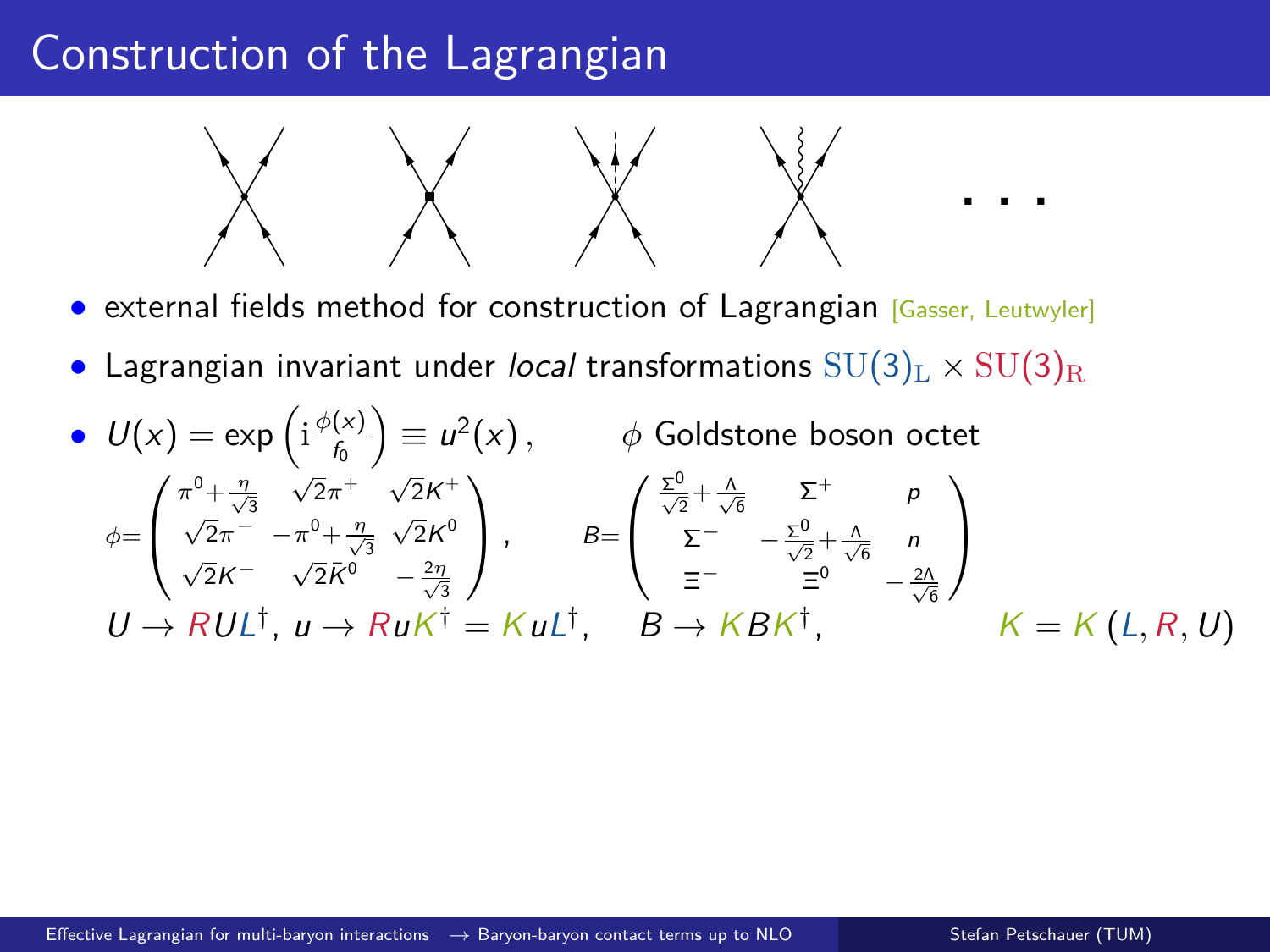# Construction of the Lagrangian



- external fields method for construction of Lagrangian [Gasser, Leutwyler]
- Lagrangian invariant under local transformations  $SU(3)_L \times SU(3)_R$

• 
$$
U(x) = \exp\left(i\frac{\phi(x)}{f_0}\right) \equiv u^2(x), \qquad \phi
$$
 Goldstone boson octet  
\n
$$
\phi = \begin{pmatrix} \pi^0 + \frac{\eta}{\sqrt{3}} & \sqrt{2}\pi^+ & \sqrt{2}K^+ \\ \sqrt{2}\pi^- & -\pi^0 + \frac{\eta}{\sqrt{3}} & \sqrt{2}K^0 \\ \sqrt{2}K^- & \sqrt{2}K^0 & -\frac{2\eta}{\sqrt{3}} \end{pmatrix}, \qquad B = \begin{pmatrix} \frac{\phi}{\sqrt{2}} + \frac{\Lambda}{\sqrt{6}} & \Sigma^+ & p \\ \Sigma^- & -\frac{\phi}{\sqrt{2}} + \frac{\Lambda}{\sqrt{6}} & n \\ \Sigma^- & -\frac{\phi}{\sqrt{2}} + \frac{\Lambda}{\sqrt{6}} & n \end{pmatrix}
$$
\n
$$
U \rightarrow RUL^{\dagger}, u \rightarrow R u K^{\dagger} = K u L^{\dagger}, \qquad B \rightarrow K B K^{\dagger}, \qquad K = K (L, R, U)
$$

- $\bullet$  building blocks  $u_{\mu}, \chi_+, \chi_-, f_{\mu\nu}^+, f_{\mu\nu}^-$  and baryon fields  $B, \bar{B}$ transform as  $X \to K X K^\dagger;$ same for covariant derivative  $D_\mu {\mathcal X} \to {\mathcal K}(D_\mu {\mathcal X}){\mathcal K}^\dagger$
- power counting [Krause, Helv.Phys.Acta 63, 1990]:  $\mathcal{O}(p^0)$ : B, B, D<sub>µ</sub>B;  $\mathcal{O}(p^1)$ :  $u_\mu$ , D<sub>µ</sub>;  $\mathcal{O}(p^2)$ :  $f^+_{\mu\nu}$ ,  $f^-_{\mu\nu}$ ,  $\chi_+$ ,  $\chi_-$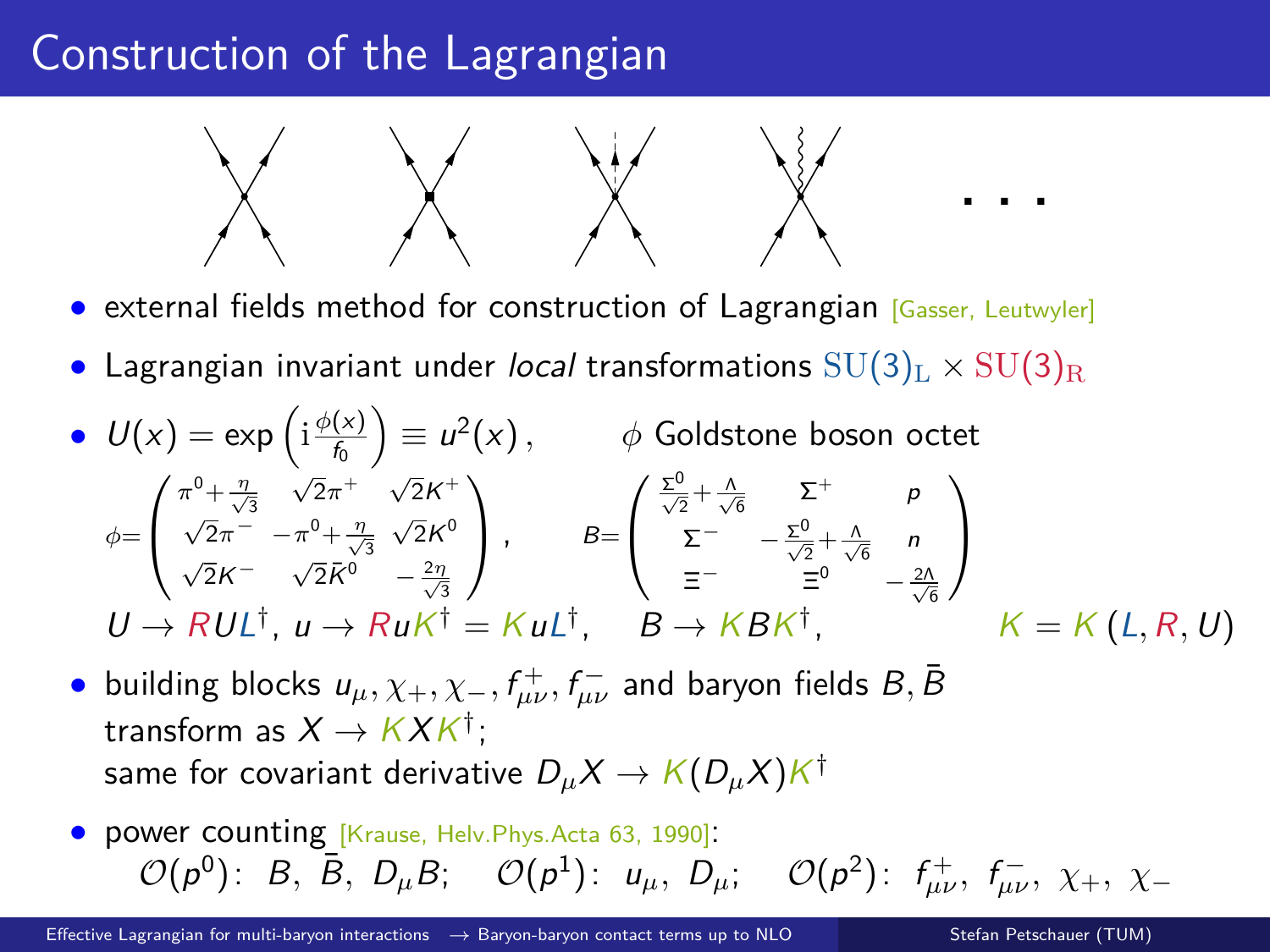# Construction of the Lagrangian

- construct all terms in the Lagrangian by traces of products of building block, or products of such traces
- Sample structure:  $\langle \bar{B}_1 \bar{B}_2 D\Gamma^1 B_1 D\Gamma \rangle$ <sup>2</sup>B<sup>2</sup> *. . .*i h*. . .*i: flavor trace

Used for simplification:

- invariance under Lorentz transformation, C, P, H,  $\text{local SU(3)}_{\text{L}} \times \text{SU(3)}_{\text{R}}$
- Fierz theorem
- equation of motion:  $i\overline{D}B = M_0B + \mathcal{O}(q)$
- cyclic property of trace
- SU(3) Cayley-Hamilton relation
- $[D_{\mu}, D_{\nu}]X = \frac{1}{4} [[u_{\mu}, u_{\nu}], X] \frac{1}{2} [f_{\mu\nu}^{+}, X]$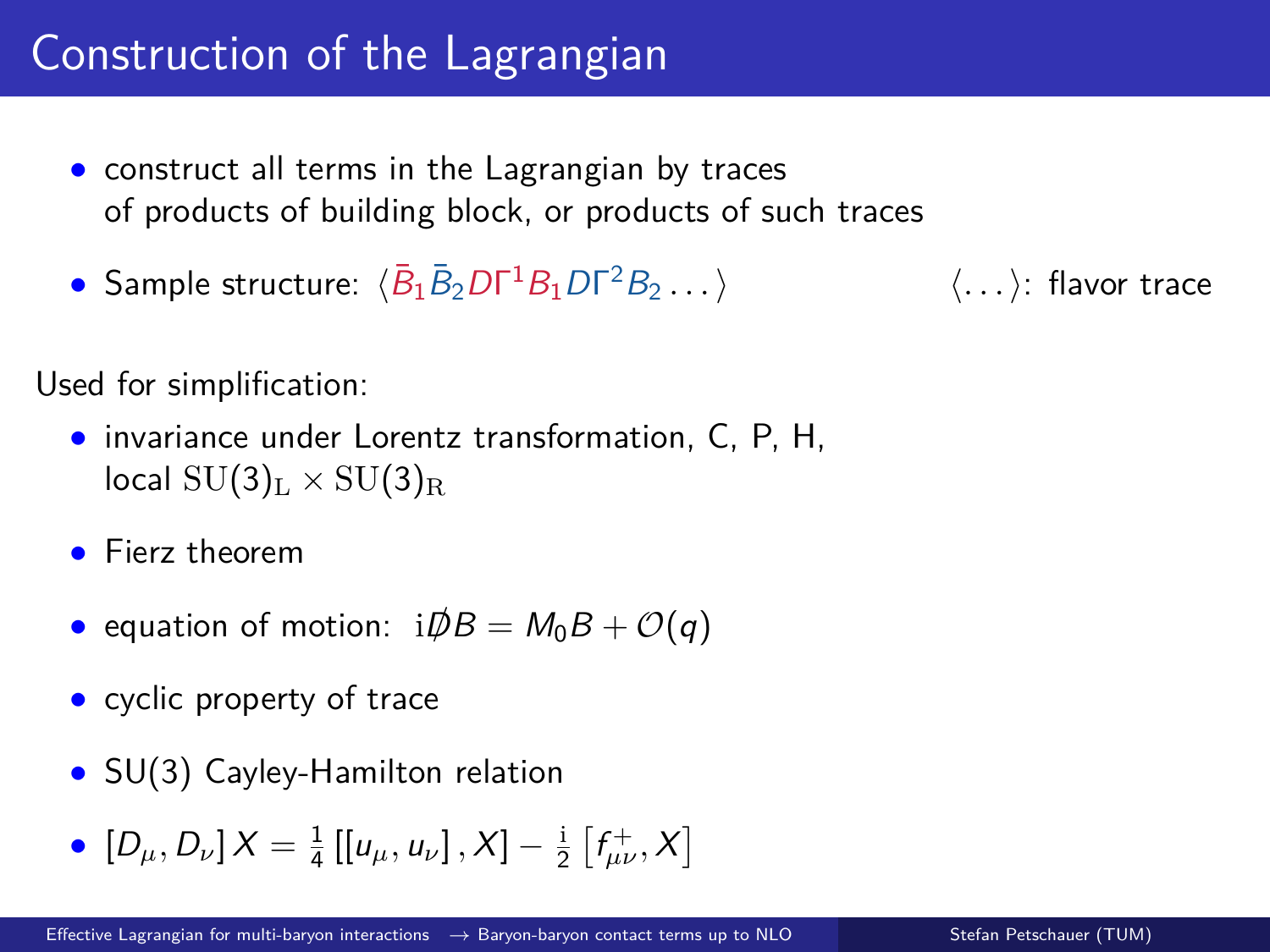#### for pure baryon-baryon interactions:

$$
f^{\pm}_{\mu\nu}=0, \qquad \chi_{-}=0, \qquad \chi_{+}=4B_0 \operatorname{diag}(m_u,m_d,m_s), \qquad D_{\mu}=\partial_{\mu}
$$

\n- \n
$$
\mathcal{O}(p^0)
$$
: \n  $\langle \bar{B}_1(\gamma_5 \gamma_\mu B_1) \bar{B}_2(\gamma_5 \gamma^\mu B_2) \rangle$ , \n  $\ldots$ \n
\n- \n $\mathcal{O}(p^1)$ : \n  $(1 \text{ terms})$ \n
\n

 $\langle \hat{\partial}_2^{\alpha}\langle\bar{B}_1\bar{B}_2(\gamma_5\gamma_{\alpha}\partial_{\mu}B)_1(\gamma_5\gamma^{\mu}B)_2\rangle + \hat{\partial}_1^{\alpha}\langle\bar{B}_1(\partial_{\mu}\bar{B})_2(\gamma_5\gamma^{\mu}B)_1(\gamma_5\gamma_{\alpha}B)_2\rangle$  $\Rightarrow$  antisymmetric spin-orbit term:  $\qquad {\rm i} \left( \vec{\sigma}_1 - \vec{\sigma}_2 \right) \cdot \left( \vec{p} \times \vec{p}' \right)$  $\Rightarrow$  spin singlet-triplet transitions:  ${}^{1}P_1 \leftrightarrow {}^{3}P_1$ 

- $\bullet$   $\mathcal{O}(p^2)$  (no external fields):  $\sqrt{B}$  $B_1B_1\partial^2(\bar{B}_2B_2)\rangle$ , ... (9 terms)
- $\bullet$   $\mathcal{O}(p^2)$  (with  $\chi_+$ ):  $\langle \bar{B}$  $\langle \overline{B}_1 \gamma_+ B_1 \overline{B}_2 B_2 \rangle$  $(12 \text{ terms})$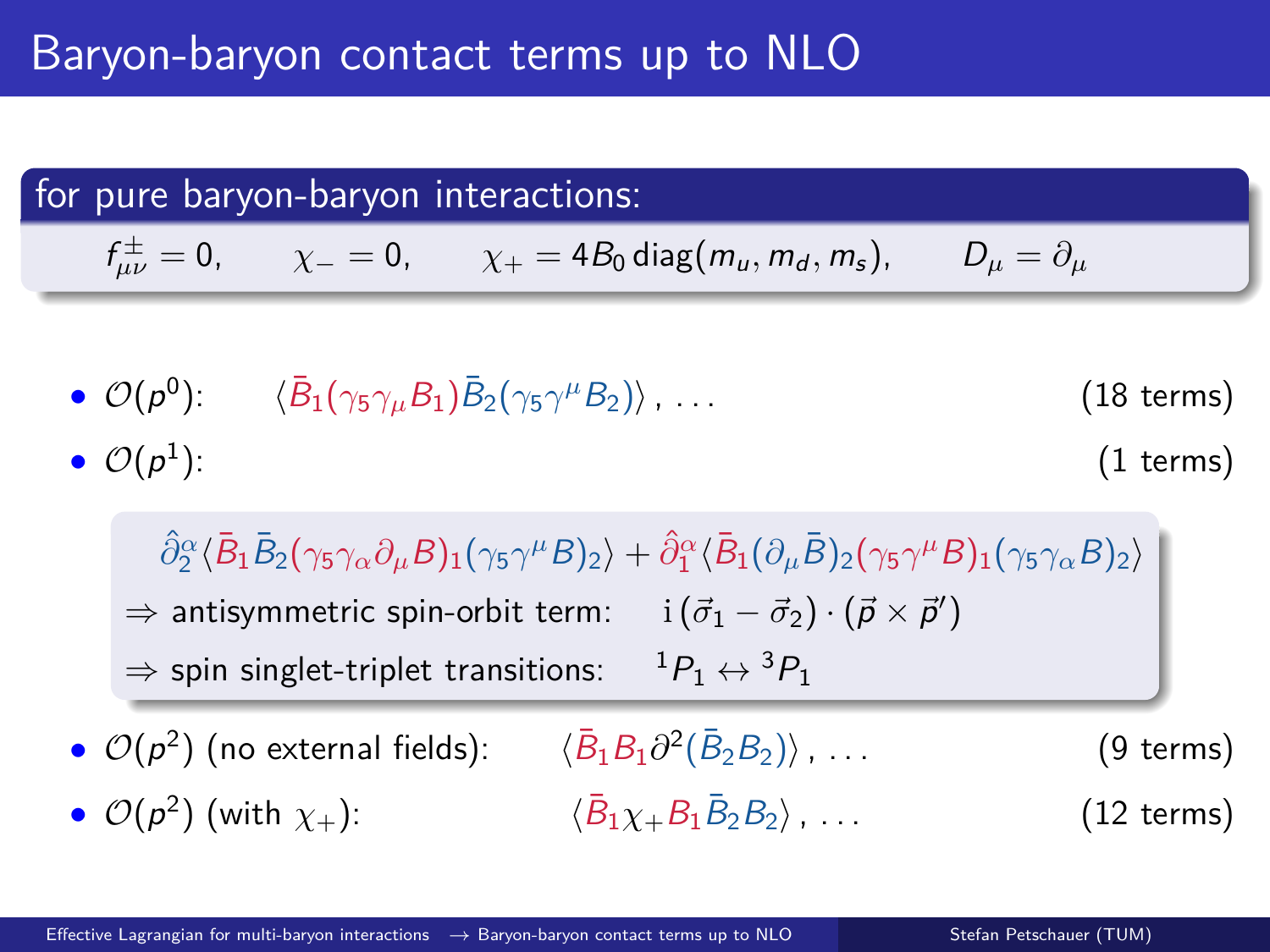### Contribution to partial waves

$$
V(^{1}S_{0}) = \tilde{C}_{^{1}S_{0}} + C_{^{1}S_{0}}(p^{2} + p'^{2})
$$
  
\n
$$
V(^{3}P_{0}) = C_{^{3}P_{0}} p p'
$$
  
\n
$$
V(^{3}P_{1}) = C_{^{3}P_{1}} p p'
$$
  
\n
$$
V(^{3}P_{2}) = C_{^{3}P_{2}} p p'
$$
  
\n
$$
V(^{3}S_{1}) = \tilde{C}_{^{3}S_{1}} + C_{^{3}S_{1}}(p^{2} + p'^{2})
$$
  
\n
$$
V(^{1}P_{1}) = C_{^{1}P_{1}} p p'
$$
  
\n
$$
V(^{3}D_{1} - {}^{3}S_{1}) = C_{^{3}S_{1} - {}^{3}D_{1}} p'^{2}
$$
  
\n
$$
V(^{3}S_{1} - {}^{3}D_{1}) = C_{^{3}S_{1} - {}^{3}D_{1}} p^{2}
$$
  
\n
$$
V(^{3}P_{1} - {}^{1}P_{1}) = C_{^{3}P_{1} - {}^{1}P_{1}} p p'
$$
  
\n
$$
V(^{1}P_{1} - {}^{3}P_{1}) = C_{^{1}P_{1} - {}^{3}P_{1}} p p'
$$
  
\nfrom antisym. spin-orbit term

- as for NN interaction but with more constants because of different baryon-baryon channels
- $p(p')$  incoming (outgoing) momentum in center-of-mass frame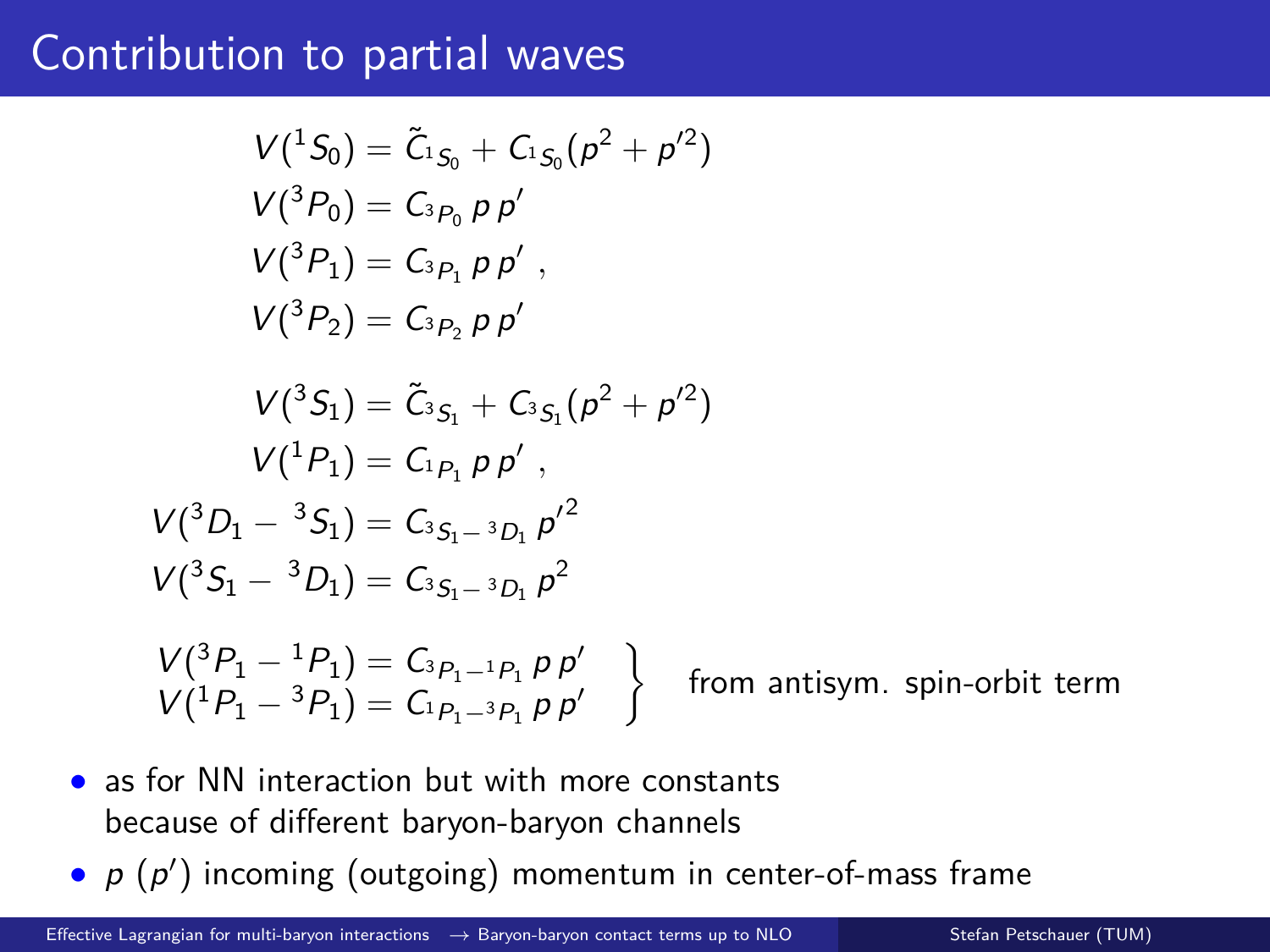| S        | $\prime$                                                                                          | transition                            |                                                      | $j \in \{^1S_0, ^3P_0, ^3P_1, ^3P_2\}$ $j \in \{^3S_1, ^1P_1, ^3S_1 \leftrightarrow ^3D_1\}$ $^1P_1 \rightarrow ^3P_1$ $^3P_1 \rightarrow ^1P_1$                      |                              |                             |
|----------|---------------------------------------------------------------------------------------------------|---------------------------------------|------------------------------------------------------|-----------------------------------------------------------------------------------------------------------------------------------------------------------------------|------------------------------|-----------------------------|
| $\Omega$ | $\mathbf 0$                                                                                       | $NN \rightarrow NN$                   |                                                      | $c_j^{10^*}$                                                                                                                                                          |                              | <sup>0</sup>                |
|          | 1                                                                                                 | $NN \rightarrow NN$                   | $c_i^{27}$                                           |                                                                                                                                                                       | $\Omega$                     | 0                           |
| $-1$     | $\frac{1}{2}$                                                                                     | $\Lambda N \rightarrow \Lambda N$     | $\frac{1}{10}(9c_i^{27}+c_i^{8s})$                   | $\frac{1}{2} (c_j^{10^*} + c_j^{8a})$<br>$\frac{1}{2} (c_j^{10^*} - c_j^{8a})$                                                                                        | $-c^{8as}$                   | $-c^{8as}$                  |
|          |                                                                                                   | $\Lambda N \to \Sigma N$              | $-\frac{3}{10}(c_i^{27}-c_i^{8s})$                   |                                                                                                                                                                       | $-3c^{8as}$                  | c <sup>8as</sup>            |
|          |                                                                                                   | $\Sigma N \rightarrow \Sigma N$       | $\frac{1}{10}(c_i^{27}+9c_i^{8s})$                   | $\frac{1}{2} (c_j^{10^*} + c_j^{8a})$                                                                                                                                 | 3c <sup>8as</sup>            | 3c <sup>8as</sup>           |
|          |                                                                                                   | $\Sigma N \rightarrow \Sigma N$       | $c^{27}$                                             | $c_j^{10}$                                                                                                                                                            | $\Omega$                     | 0                           |
| $-2$     | $\mathbf 0$                                                                                       | $\Lambda\Lambda \to \Lambda\Lambda$   | $\frac{1}{40}(5c_i^1+27c_i^{27}+8c_i^{8s})$          |                                                                                                                                                                       | $\Omega$                     | $\Omega$                    |
|          | 0                                                                                                 | $\Lambda\Lambda \rightarrow \Xi N$    | $\frac{1}{20}(5c_i^1-9c_i^{27}+4c_i^{8s})$           |                                                                                                                                                                       | <sup>0</sup>                 | $2c^{8as}$                  |
|          | 0                                                                                                 | $\Lambda\Lambda\to\Sigma\Sigma$       | $-\frac{\sqrt{3}}{40}(5c_i^1+3c_i^{27}-8c_i^{8s})$   |                                                                                                                                                                       |                              | 0                           |
|          | 0                                                                                                 | $\Xi N \rightarrow \Xi N$             | $\frac{1}{10}(5c_i^1 + 3c_i^{27} + 2c_i^{8s})$       | $c_j^{\delta a}$                                                                                                                                                      | $2c^{8as}$                   | $2c^{8as}$                  |
|          | 0                                                                                                 | $\Xi N \to \Sigma \Sigma$             | $\frac{\sqrt{3}}{20}(-5c_i^1+c_i^{27}+4c_i^{8s})$    |                                                                                                                                                                       | $2\sqrt{3}c^{8as}$           | 0                           |
|          | 0                                                                                                 | $\Sigma\Sigma\to\Sigma\Sigma$         | $\frac{1}{40}(15c_i^1+c_i^{27}+24c_i^{8s})$          |                                                                                                                                                                       | $\Omega$                     | 0                           |
|          | 1                                                                                                 | $\Xi N \rightarrow \Xi N$             | $\frac{1}{5}(2c_i^{27}+3c_i^{8s})$                   | $\frac{1}{3}(c_j^{10}+c_i^{10^*}+c_i^{8a})$                                                                                                                           | $-2c^{8as}$                  |                             |
|          | 1                                                                                                 | $\Xi N \to \Sigma \Sigma$             | o                                                    | $\frac{1}{2\sqrt{2}}(c_i^{10}+c_i^{10^*}-2c_i^{8a})$                                                                                                                  | $\mathbf 0$                  | $2\sqrt{2}c^{8as}$          |
|          | 1                                                                                                 | $\Xi N \rightarrow \Sigma \Lambda$    | $\frac{\sqrt{6}}{5}(c_i^{27}-c_i^{8s})$              | $\frac{1}{\sqrt{6}}(c_j^{10}-c_j^{10^*})$                                                                                                                             | $2\sqrt{\frac{2}{3}}c^{8as}$ | 0                           |
|          | 1                                                                                                 | $\Sigma\Lambda\to\Sigma\Lambda$       | $\frac{1}{5}(3c_i^{27}+2c_i^{8s})$                   |                                                                                                                                                                       |                              |                             |
|          | 1                                                                                                 | $\Sigma\Lambda\to\Sigma\Sigma$        |                                                      | $\frac{\frac{1}{2}(c_j^{10}+c_j^{10^*})}{\frac{1}{2\sqrt{3}}(c_j^{10}-c_j^{10^*})}$                                                                                   |                              | $\frac{4}{\sqrt{3}}c^{8as}$ |
|          | 1                                                                                                 | $\Sigma\Sigma\to\Sigma\Sigma$         |                                                      | $\frac{1}{6}(c_i^{10}+c_i^{10^*}+4c_i^{8a})$                                                                                                                          |                              |                             |
|          | 2                                                                                                 | $\Sigma\Sigma\to\Sigma\Sigma$         | $c^{27}$                                             |                                                                                                                                                                       |                              | 0                           |
| $-3$     |                                                                                                   | $\Xi \Lambda \rightarrow \Xi \Lambda$ | $\frac{1}{10}(9c_i^{27}+c_i^{8s})$                   |                                                                                                                                                                       | $-c^{8as}$                   | $-c^{8\overline{as}}$       |
|          |                                                                                                   | $\Xi \Lambda \rightarrow \Xi \Sigma$  | $-\frac{3}{10}(\frac{c^{27}}{2} - \frac{c^{8s}}{2})$ |                                                                                                                                                                       | $-3c^{8as}$                  | c <sup>8as</sup>            |
|          | $\frac{1}{2}$ $\frac{1}{2}$ $\frac{1}{2}$ $\frac{1}{2}$ $\frac{1}{2}$ $\frac{1}{2}$ $\frac{3}{2}$ | $\Xi\Sigma\to\Xi\Sigma$               | $\frac{1}{10}(c_i^{27}+9c_i^{8s})$                   | $\begin{array}{l} \frac{1}{2}\bigl(c^{10}_j + c^{8a}_j\bigr) \\ \frac{1}{2}\bigl(c^{10}_j - c^{8a}_j\bigr) \\ \frac{1}{2}\bigl(c^{10}_j + c^{8a}_j\bigr) \end{array}$ | $3c^{8as}$                   | $3c^{8as}$                  |
|          |                                                                                                   | $\Xi\Sigma\to\Xi\Sigma$               |                                                      | $c_j^{10^+}$                                                                                                                                                          | $\Omega$                     | 0                           |
| $-4$     | $\overline{0}$                                                                                    | $\Xi \Xi \rightarrow \Xi \Xi$         | U                                                    | $c_j^{10}$                                                                                                                                                            | $\Omega$                     | $\mathbf 0$                 |
|          | 1                                                                                                 | $\Xi \Xi \rightarrow \Xi \Xi$         | $c_i^{27}$                                           |                                                                                                                                                                       | $\Omega$                     | 0                           |

[Effective Lagrangian for multi-baryon interactions](#page-0-0) → [Baryon-baryon contact terms up to NLO](#page-4-0) Stefan Petschauer (TUM)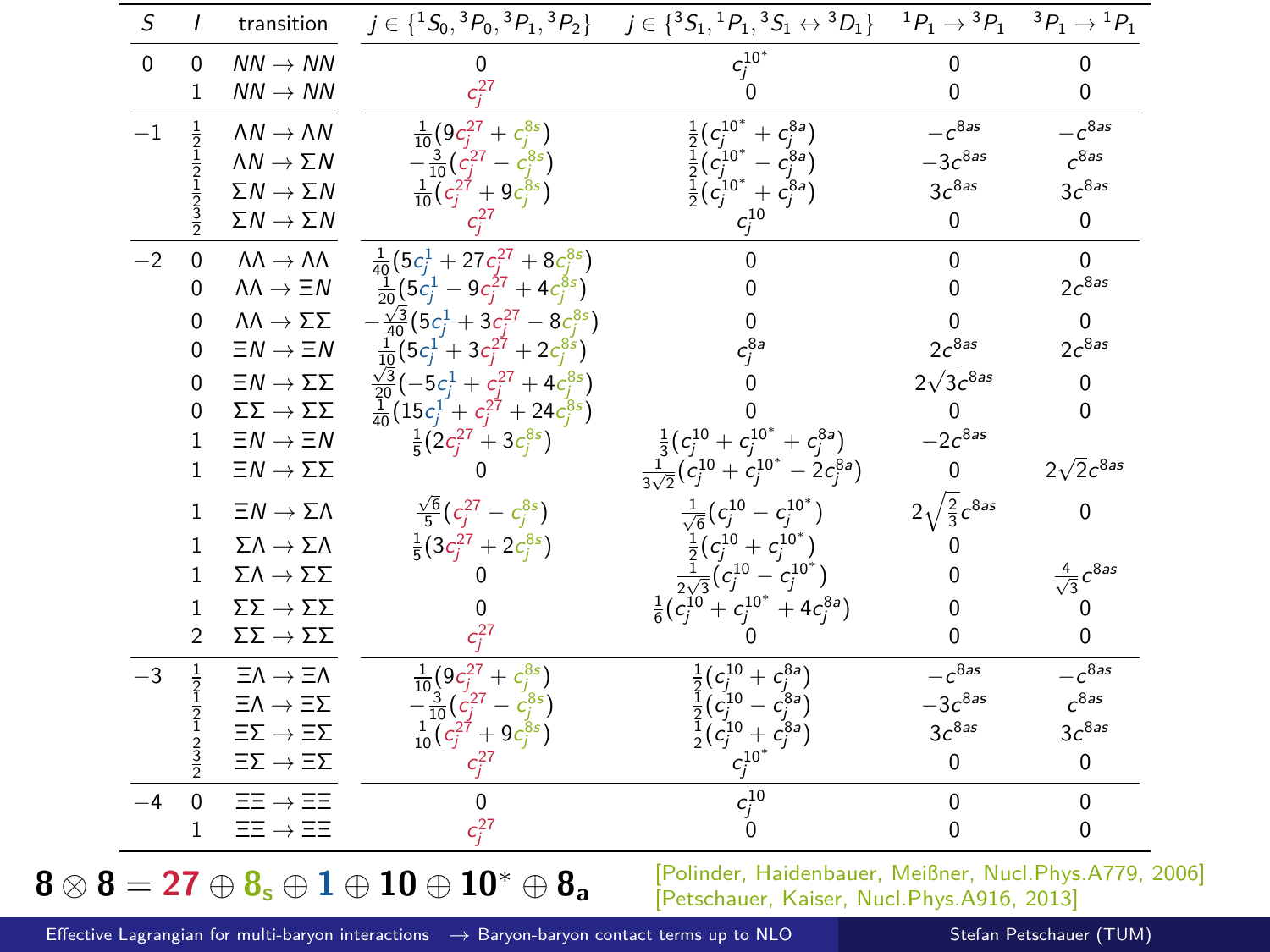| $\cal S$    | $\prime$                                                | transition                                 | ${}^1S_0$ $\chi$                                                                                                                                                                                                                                                                                                                                                            | ${}^3S_1$ $\chi$                                                                                                                                                                                                                                                                                                                           |
|-------------|---------------------------------------------------------|--------------------------------------------|-----------------------------------------------------------------------------------------------------------------------------------------------------------------------------------------------------------------------------------------------------------------------------------------------------------------------------------------------------------------------------|--------------------------------------------------------------------------------------------------------------------------------------------------------------------------------------------------------------------------------------------------------------------------------------------------------------------------------------------|
| $\mathbf 0$ | 0                                                       | $NN \rightarrow NN$                        |                                                                                                                                                                                                                                                                                                                                                                             | $\frac{c_X^7}{2}$                                                                                                                                                                                                                                                                                                                          |
|             | $\mathbf{1}$                                            | $NN \rightarrow NN$                        |                                                                                                                                                                                                                                                                                                                                                                             | $\mathbf 0$                                                                                                                                                                                                                                                                                                                                |
| $-1$        |                                                         | $\Lambda N \rightarrow \Lambda N$          |                                                                                                                                                                                                                                                                                                                                                                             |                                                                                                                                                                                                                                                                                                                                            |
|             | $\frac{1}{2}$ $\frac{1}{2}$ $\frac{1}{2}$ $\frac{1}{2}$ | $\Lambda N \to \Sigma N$                   |                                                                                                                                                                                                                                                                                                                                                                             |                                                                                                                                                                                                                                                                                                                                            |
|             |                                                         | $\Sigma N \rightarrow \Sigma N$            |                                                                                                                                                                                                                                                                                                                                                                             | $c_{\chi_9}^8$<br>$-c_{\chi_7}^8$<br>$c_{\chi_7}^{10}$<br>$-c_{\chi_7}^2$                                                                                                                                                                                                                                                                  |
|             | $\frac{3}{2}$                                           | $\Sigma N \rightarrow \Sigma N$            |                                                                                                                                                                                                                                                                                                                                                                             |                                                                                                                                                                                                                                                                                                                                            |
| $-2$        | 0                                                       | $\Lambda\Lambda \to \Lambda\Lambda$        | $\begin{array}{ c c } \hline & 0 \\ \hline & 0 \\ \hline & -\frac{c_1^2}{2} \\ \hline & -\frac{c_1^2}{2} \\ \hline & -\frac{c_1^2}{2} \\ \hline & -\frac{c_1^2}{2} \\ \hline & -3 & c_1^2 - c_2^3 + \frac{3c_1^4}{4} \\ \hline & -\frac{c_1^4}{4\sqrt{3}} + \sqrt{3}c_1^3 + \frac{9c_1^4}{\sqrt{3}} \\ \hline \end{array}$                                                  | $\pmb{0}$                                                                                                                                                                                                                                                                                                                                  |
|             | 0                                                       | $\Lambda\Lambda \to \Xi N$                 |                                                                                                                                                                                                                                                                                                                                                                             | 0                                                                                                                                                                                                                                                                                                                                          |
|             | 0                                                       | $\Lambda\Lambda\to\Sigma\Sigma$            |                                                                                                                                                                                                                                                                                                                                                                             | 0                                                                                                                                                                                                                                                                                                                                          |
|             | $\Omega$                                                | $\Xi N \rightarrow \Xi N$                  |                                                                                                                                                                                                                                                                                                                                                                             | $c_{\chi}^{11}$                                                                                                                                                                                                                                                                                                                            |
|             | 0                                                       | $\Xi N \to \Sigma \Sigma$                  |                                                                                                                                                                                                                                                                                                                                                                             | 0                                                                                                                                                                                                                                                                                                                                          |
|             | $\mathbf 0$                                             | $\Sigma\Sigma\to\Sigma\Sigma$              |                                                                                                                                                                                                                                                                                                                                                                             |                                                                                                                                                                                                                                                                                                                                            |
|             | $\mathbf{1}$                                            | $\Xi N \rightarrow \Xi N$                  |                                                                                                                                                                                                                                                                                                                                                                             |                                                                                                                                                                                                                                                                                                                                            |
|             | $\mathbf{1}$                                            | $\Xi N \to \Sigma \Sigma$                  |                                                                                                                                                                                                                                                                                                                                                                             |                                                                                                                                                                                                                                                                                                                                            |
|             | $\mathbf{1}$                                            | $\Xi N \to \Sigma \Lambda$                 | $\begin{array}{c}-\frac{1}{3}\sqrt{\frac{2}{3}}c_{\chi}^{1}+\sqrt{\frac{3}{2}}c_{\chi}^{2}-\frac{c_{\chi}^{4}}{3\sqrt{6}}-\sqrt{\frac{2}{3}}c_{\chi}^{6}\\-\frac{c_{\chi}^{1}}{9}+\frac{4c_{\chi}^{3}}{3}+\frac{4c_{\chi}^{4}}{9}+\frac{2c_{\chi}^{6}}{3}\end{array}$                                                                                                       | $\zeta_2^{12}\zeta_3^{10} - \zeta_3^{12}\zeta_3^{10} - \zeta_3^{12}\zeta_3^{10} + \sqrt{\frac{2}{3}}\zeta_3^{12} + \frac{\zeta_3^{12}}{2\sqrt{5}} - \sqrt{\frac{3}{2}}\zeta_3^{12} + \sqrt{\frac{2}{3}}\zeta_3^{12}\zeta_3^{10} + \frac{2\zeta_3^{10}}{3} - \frac{\zeta_3^{10}}{3} - \frac{\zeta_3^{10}}{3} - \frac{\zeta_3^{10}}{3}$      |
|             | $\mathbf{1}$                                            | $\Sigma\Lambda\to\Sigma\Lambda$            |                                                                                                                                                                                                                                                                                                                                                                             |                                                                                                                                                                                                                                                                                                                                            |
|             | $\mathbf{1}$                                            | $\Sigma \Lambda \rightarrow \Sigma \Sigma$ |                                                                                                                                                                                                                                                                                                                                                                             |                                                                                                                                                                                                                                                                                                                                            |
|             | $\,1$                                                   | $\Sigma\Sigma\to\Sigma\Sigma$              |                                                                                                                                                                                                                                                                                                                                                                             |                                                                                                                                                                                                                                                                                                                                            |
|             | $\overline{2}$                                          | $\Sigma\Sigma\to\Sigma\Sigma$              | U                                                                                                                                                                                                                                                                                                                                                                           |                                                                                                                                                                                                                                                                                                                                            |
| $-3$        | $\frac{1}{2}$                                           | $\Xi\Lambda\to\Xi\Lambda$                  | $+\frac{c_{X}^{6}}{12}$<br>$-\frac{c_{X}^{6}}{4}$<br>$-\frac{3c_{X}^{6}}{4}$                                                                                                                                                                                                                                                                                                | $\frac{7c_{X}^{8}}{4}$<br>$\frac{3c_{X}^{8}}{4}$<br>$\frac{3c_{X}^{8}}{4}$<br>$-\frac{c_X^9}{2}$<br>$\frac{c_X^9}{2}$<br>$\frac{3c_X^9}{2}$                                                                                                                                                                                                |
|             | $\frac{1}{2}$                                           | $\Xi\Lambda\to\Xi\Sigma$                   |                                                                                                                                                                                                                                                                                                                                                                             |                                                                                                                                                                                                                                                                                                                                            |
|             | $\frac{1}{2}$                                           | $\Xi\Sigma\to\Xi\Sigma$                    |                                                                                                                                                                                                                                                                                                                                                                             |                                                                                                                                                                                                                                                                                                                                            |
|             | $\frac{3}{2}$                                           | $\Xi\Sigma\to\Xi\Sigma$                    | $\begin{array}{r} -\frac{55 c_{\chi}^1}{72}+2 c_{\chi}^2+\frac{7 c_{\chi}^3}{5}+\frac{c_{\chi}^4}{36}+\frac{3 c_{\chi}^5}{32} \\ \frac{11 c_{\chi}^1}{24}-\frac{3 c_{\chi}^2}{2}-\frac{c_{\chi}^3}{5}+\frac{c_{\chi}^4}{32}+\frac{9 c_{\chi}^3}{32} \\ \frac{11 c_{\chi}^1}{24}-3 c_{\chi}^2+\frac{5 c_{\chi}^4}{2}+\frac{c_{\chi}^4}{6}+\frac{27 c_{\chi}^4}{32} \\ \frac$ | $\begin{array}{l} \frac{11c_1^{10}}{12}+\frac{3c_1^{11}}{4}+\frac{25c_1^{12}}{12}+\frac{5c_2^7}{24}-\frac{7c}{4}\\ \frac{9c_1^{10}}{4}-\frac{3c_1^{11}}{4}+\frac{5c_1^{12}}{4}-\frac{c_1^7}{4}-\frac{7c_1^7}{4}\\ \frac{5c_1^{10}}{4}-\frac{3c_1^{11}}{4}+\frac{3c_1^{12}}{4}-\frac{c_1^7}{4}-\frac{3c_1^8}{4}\\ \frac{5c_1^7}{4}-\frac{3$ |
| $-4$        | $\overline{0}$                                          | $\Xi\Xi\to\Xi\Xi$                          | $\mathbf 0$                                                                                                                                                                                                                                                                                                                                                                 | $5c_\chi^{10} + 4c_\chi^{12} - 3c_\chi^8 - 2c_\chi^9$                                                                                                                                                                                                                                                                                      |
|             | 1                                                       | $\Xi\Xi\to\Xi\Xi$                          | $-\frac{4c_{\chi}^1}{3}+3c_{\chi}^2+2c_{\chi}^3+\frac{c_{\chi}^4}{3}$                                                                                                                                                                                                                                                                                                       | 0                                                                                                                                                                                                                                                                                                                                          |

[Petschauer, Kaiser, Nucl.Phys.A916, 2013]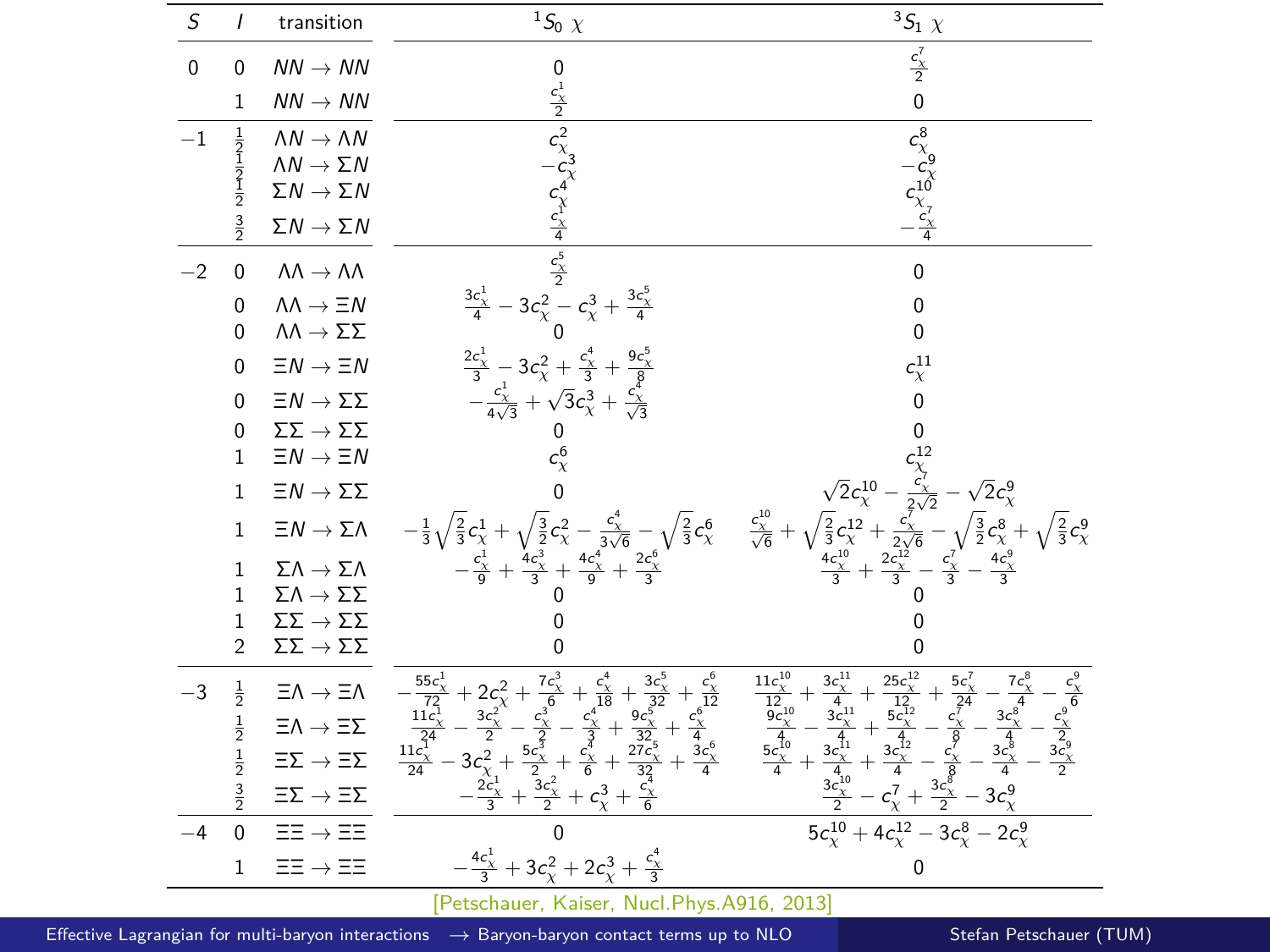#### **[Introduction](#page-1-0)**

[Baryon-baryon contact terms up to NLO](#page-4-0)

#### <sup>3</sup> [Leading three-baryon contact terms](#page-12-0)

#### <span id="page-12-0"></span><sup>4</sup> [Summary / Outlook](#page-24-0)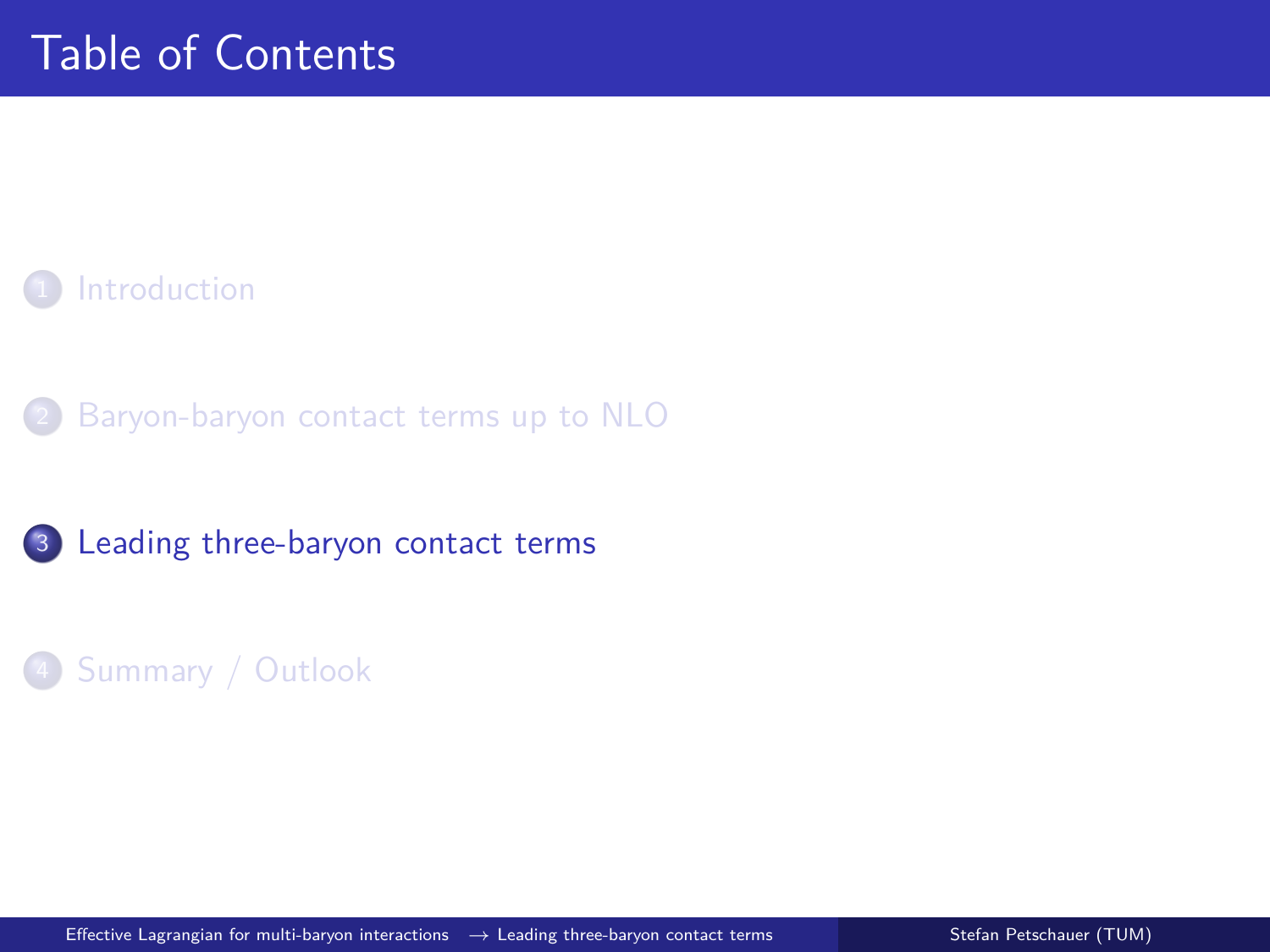# Nuclear forces

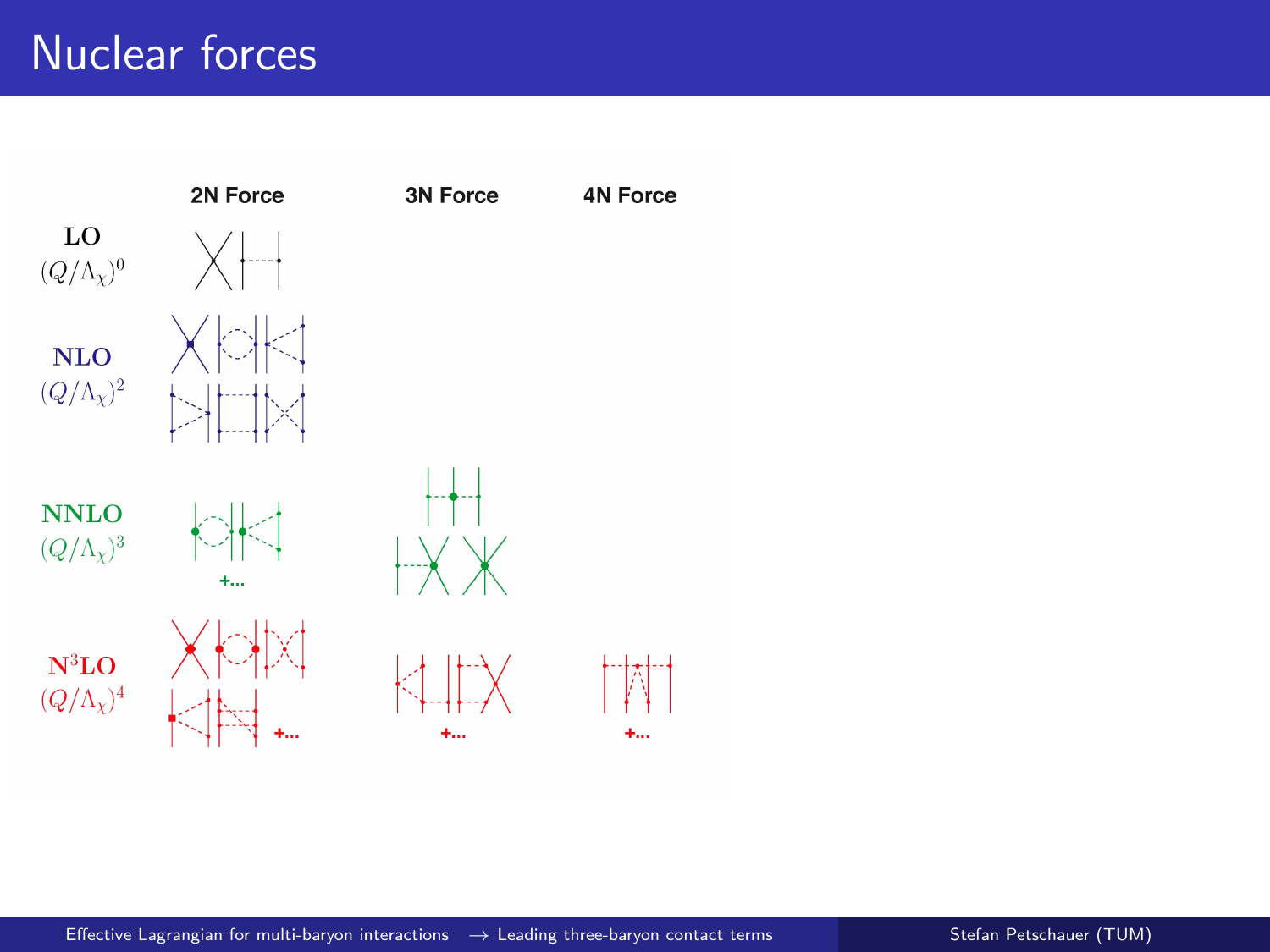## Nuclear forces

Chiral 3N Force



[Machleidt, Entem, Phys.Rept.503 (2011)]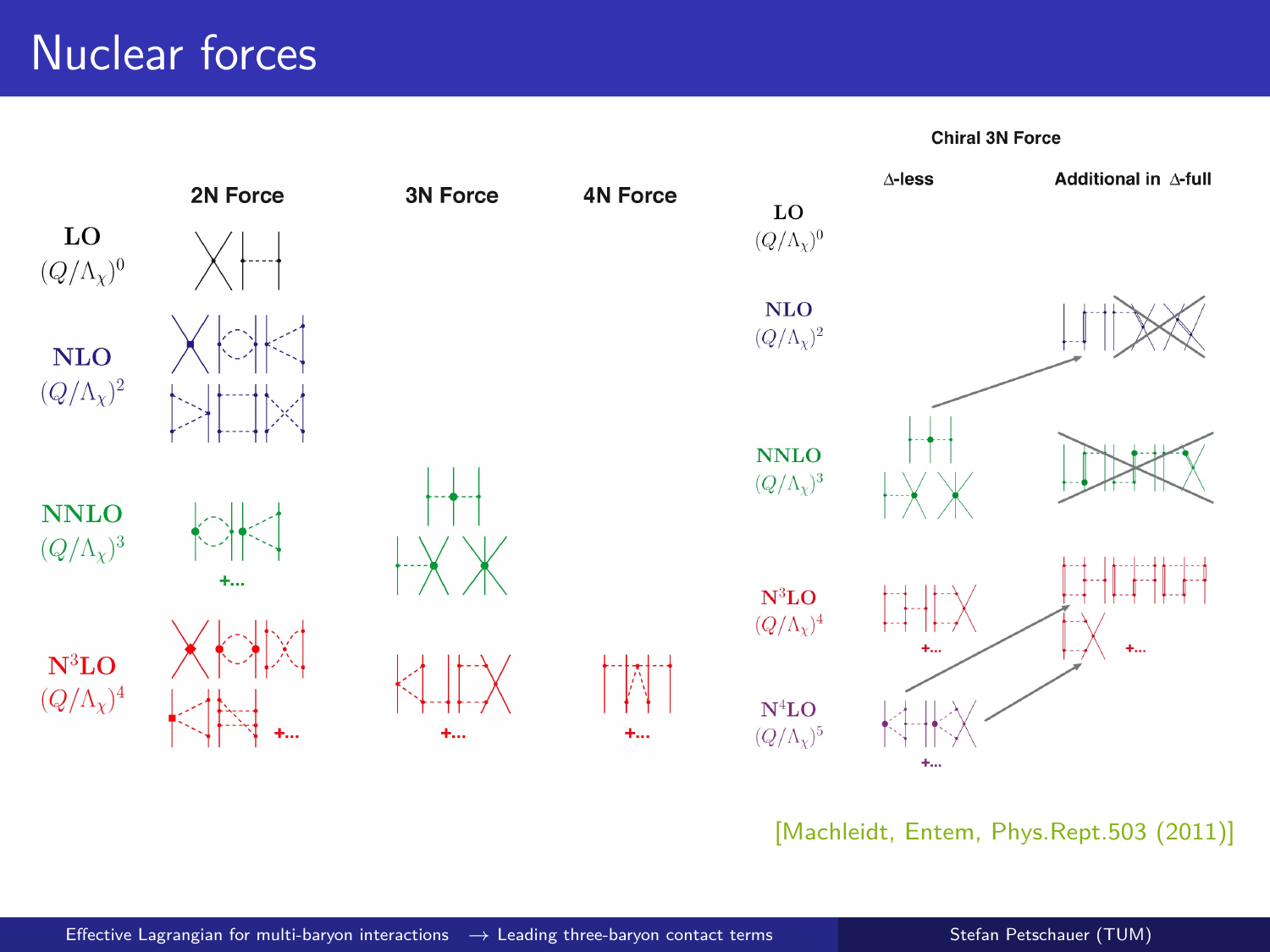### Leading order three-nucleon forces

$$
V_{cont}^{3NF} = \frac{1}{2} E \sum_{j \neq k} \vec{\tau}_j \cdot \vec{\tau}_k
$$
\n
$$
V_{OPE}^{3NF} = -\frac{g_A}{8f_{\pi}^2} D \sum_{i \neq j \neq k} \frac{\vec{\sigma}_j \cdot \vec{q}_j}{\vec{q}_j^2 + m_{\pi}^2} \vec{\tau}_i \cdot \vec{\tau}_j \vec{\sigma}_i \cdot \vec{q}_j
$$
\n
$$
V_{TPE}^{3NF} = \frac{g_A^2}{8f_{\pi}^2} \sum_{i \neq j \neq k} \frac{\vec{\sigma}_i \cdot \vec{q}_i \vec{\sigma}_j \cdot \vec{q}_j}{(q_i^2 + m_{\pi}^2)(q_j^2 + m_{\pi}^2)} F_{ijk}^{\alpha \beta} \tau_i^{\alpha} \tau_j^{\beta}
$$
\n
$$
F_{ijk}^{\alpha \beta} = \frac{\delta^{\alpha \beta}}{f_{\pi}^2} (-4c_1 m_{\pi}^2 + 2c_3 \vec{q}_i \cdot \vec{q}_j) + \sum_{\gamma} \frac{c_4}{f_{\pi}^2} e^{\alpha \beta \gamma} \tau_k^{\gamma} \vec{\sigma}_k \cdot (\vec{q}_i \times \vec{q}_j)
$$

 $p ( p' )$  are initial (final) momenta of the nucleon i and  $\vec{q}_i \equiv \vec{p}_i^{\, \prime} - \vec{p}_i$ [Epelbaum, Nogga, Glöckle, Kamada, Meißner, Witała, Phys.Rev.C66, 2002]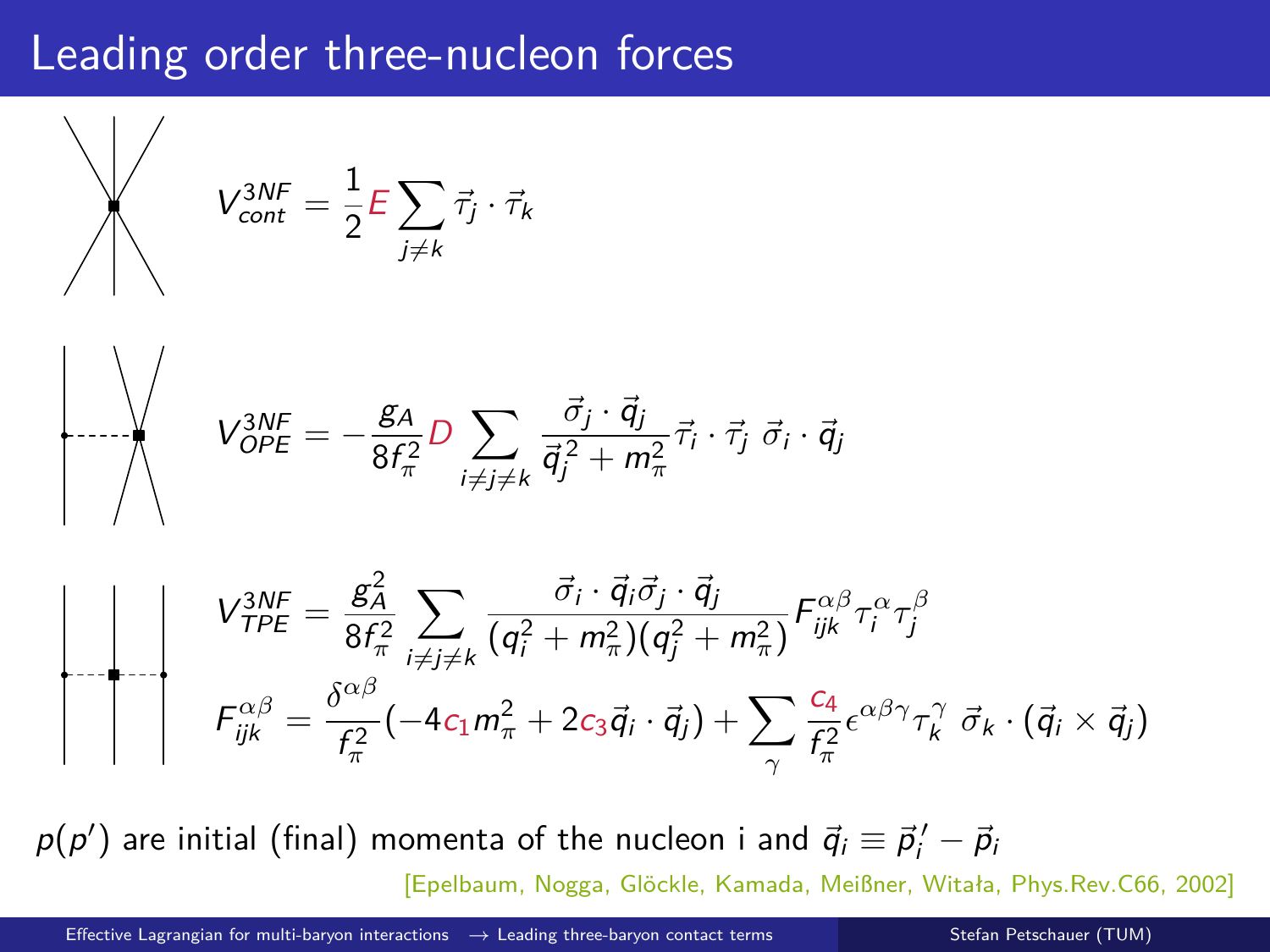## Short-range three-baryon force



• 
$$
B = \begin{pmatrix} \frac{\Sigma^0}{\sqrt{2}} + \frac{\Lambda}{\sqrt{6}} & \Sigma^+ & p \\ \Sigma^- & -\frac{\Sigma^0}{\sqrt{2}} + \frac{\Lambda}{\sqrt{6}} & n \\ \Xi^- & \Xi^0 & -\frac{2\Lambda}{\sqrt{6}} \end{pmatrix}
$$

- possible Dirac structures  $1, \gamma_\mu, \gamma_5, \gamma_5 \gamma_\mu, \sigma_{\mu\nu}$
- leads after non-relativistic expansion to potentials of the form  $1, \overrightarrow{\sigma}_1 \cdot \overrightarrow{\sigma}_2, \overrightarrow{\sigma}_1 \cdot \overrightarrow{\sigma}_3, \overrightarrow{\sigma}_2 \cdot \overrightarrow{\sigma}_3, \overrightarrow{\sigma}_1 \times \overrightarrow{\sigma}_2 \cdot \overrightarrow{\sigma}_3$

• Lagrangian terms  $\langle \bar{B} \bar{B} \bar{B} B B B \rangle$  $\langle \bar{B} \bar{B} B \bar{B} B B \rangle$  $\langle \bar{B} \bar{B} B B \bar{B} B \rangle$  $\langle \bar{B}B\bar{B}B\bar{B}B\rangle$  $\langle \bar{B}\bar{B}B\bar{B}B\rangle \langle BB\rangle \pm \langle \bar{B}\bar{B}\rangle \langle \bar{B}BBB\rangle$  $\langle \bar{B} \bar{B} BB \rangle \langle \bar{B} B \rangle$  $\langle \bar{B}B\bar{B}B\rangle \langle \bar{B}B\rangle$  $\langle \bar{B}\bar{B}\bar{B}\rangle\langle BBB\rangle$  $\langle \bar{B} \bar{B} B \rangle \langle \bar{B} B B \rangle$  $\langle \bar{B}\bar{B} \rangle \langle \bar{B}B \rangle \langle BB \rangle$  $\langle\bar{B}B\rangle\langle\bar{B}B\rangle\langle\bar{B}B\rangle$ 

 $\langle \ldots \rangle$ : flavor trace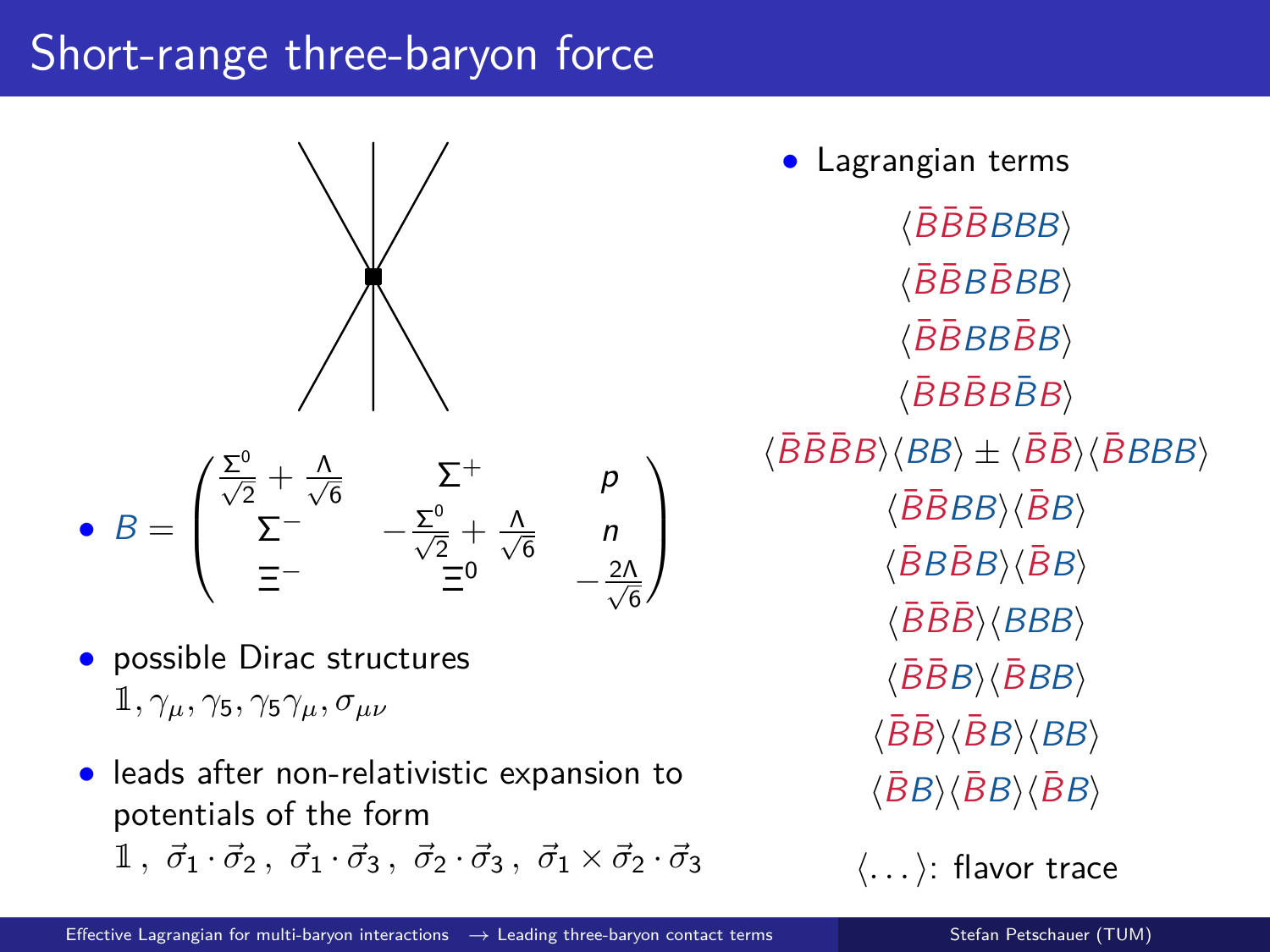### Short-range three-baryon force



with spin exchange operator  $P_{ij} = \frac{1}{2}(1 + \vec{\sigma}_i \cdot \vec{\sigma}_j)$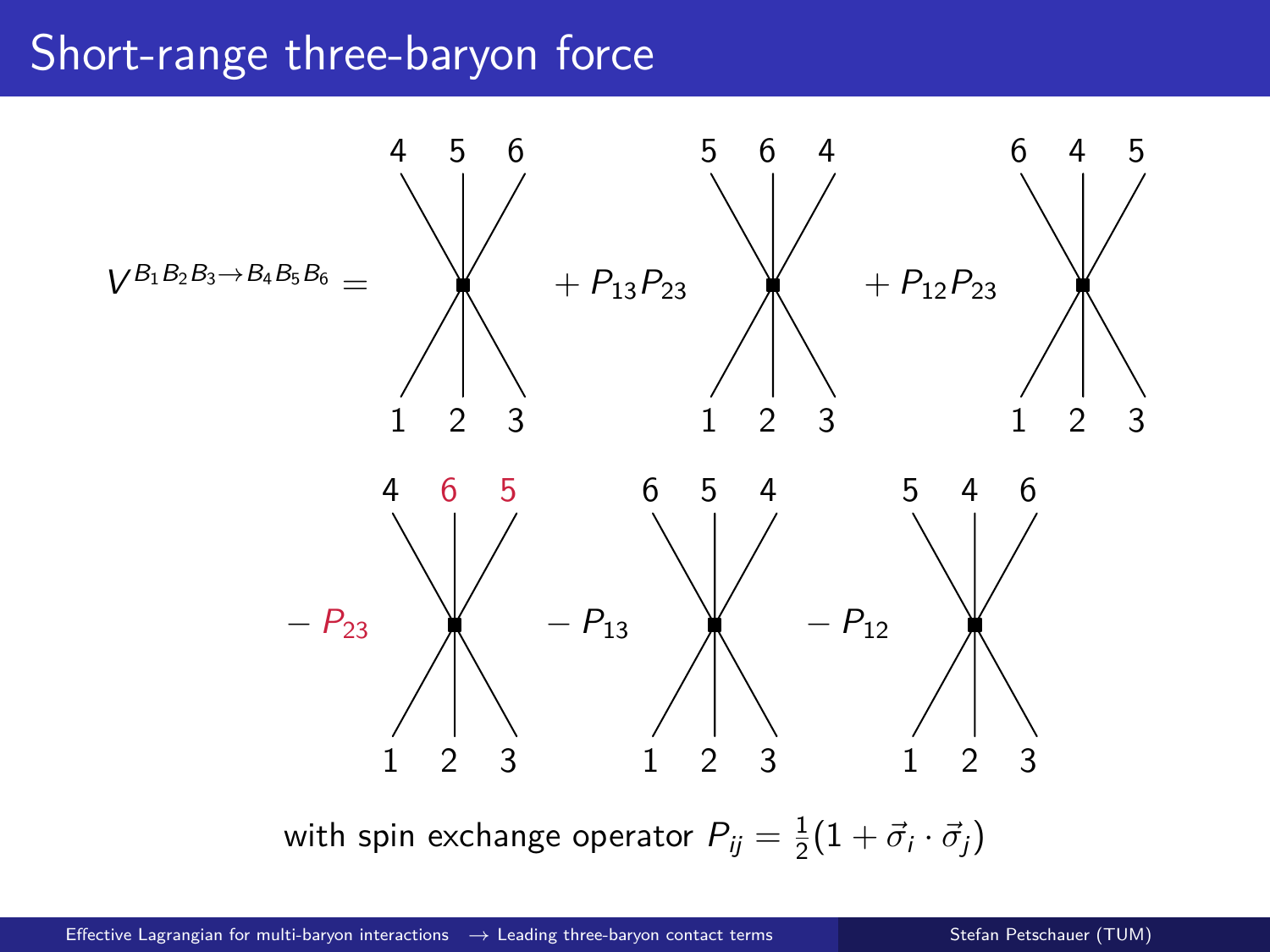contact terms in different strangeness sectors:

| strangeness | parameters               |
|-------------|--------------------------|
|             | 1 parameter              |
| $-1$        | additional 7 parameters  |
| $-2$        | additional 9 parameters  |
| $-3$        | additional 1 parameters  |
| $-4$        | no additional parameters |
| $-5$        | no additional parameters |
| -6          | no additional parameters |



#### ΛNN interaction

Isospin 
$$
I = 0
$$
:  $V_{\Lambda NN \to \Lambda NN}^{I=0} = e_2(1 + \frac{1}{3}\vec{\sigma}_2 \cdot \vec{\sigma}_3) + e_3(\vec{\sigma}_1 \cdot \vec{\sigma}_2 + \vec{\sigma}_1 \cdot \vec{\sigma}_3)$   
\nIsospin  $I = 1$ :  $V_{\Lambda NN \to \Lambda NN}^{I=1} = e_4(1 - \vec{\sigma}_2 \cdot \vec{\sigma}_3)$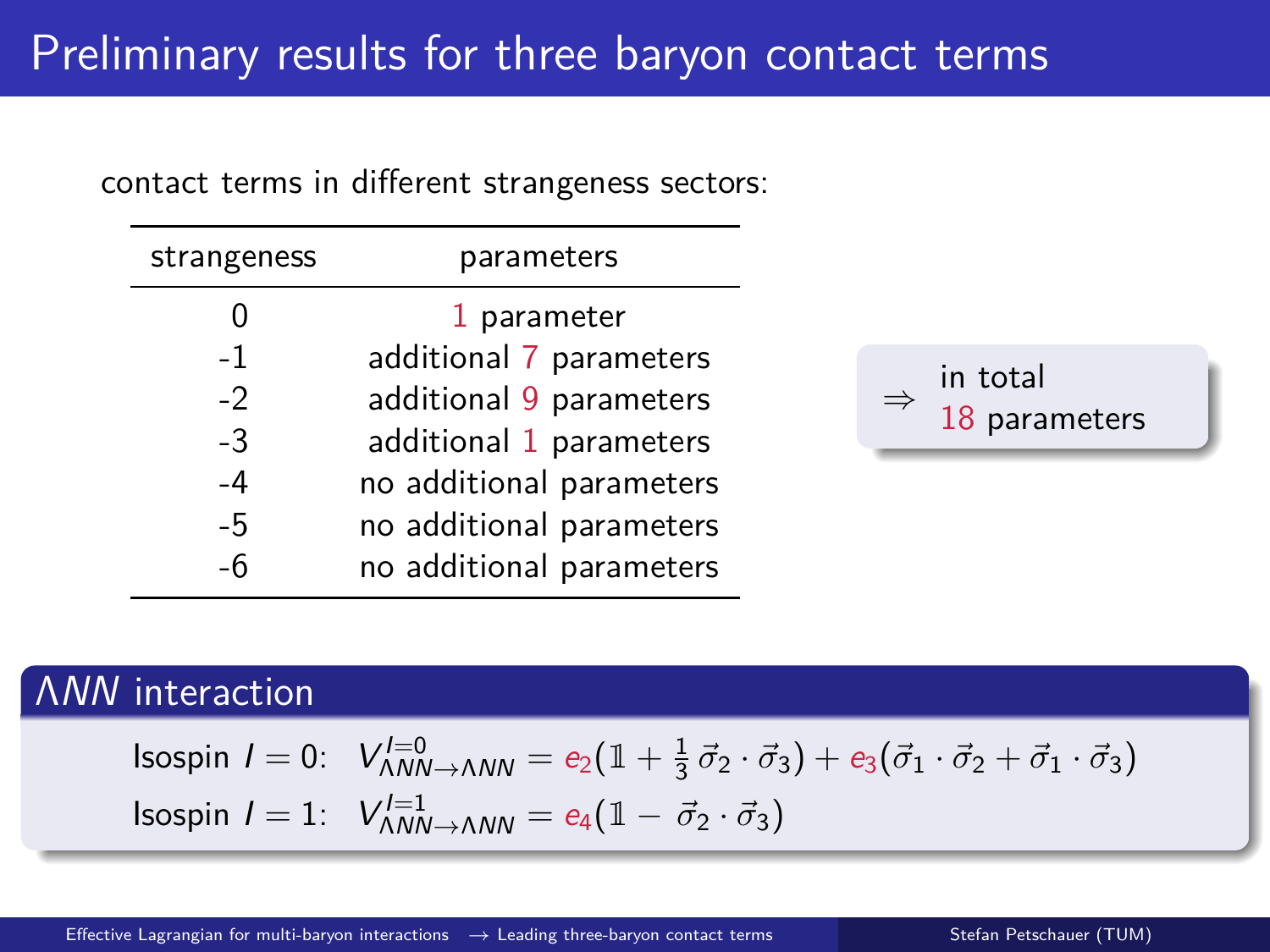## Checks

- conservation of strangeness S and isospin I
- conservation and independence of isospin  $I_3$
- time reversal symmetry
- $\bullet$  reproduce NNN contact term  $V_{\rm ct}^{\rm 3NF} = {\it E}{\textstyle \frac{1}{2}}\sum_{i\neq j}{\vec \tau}_i\cdot{\vec \tau}_j$
- reordering particles in final and initial state (spin-exchange operators and Racah recoupling)
- group theory: totally antisymmetric part of **8** ⊗ **8** ⊗ **8** in flavor space:

```
\text{Antisym}_{3}\left( 8 \right) = 56 = 27 + 10 + 10^{\star} + 8 + 1
```

```
\Rightarrow consistent with 5 LEC's for spin 3/2
```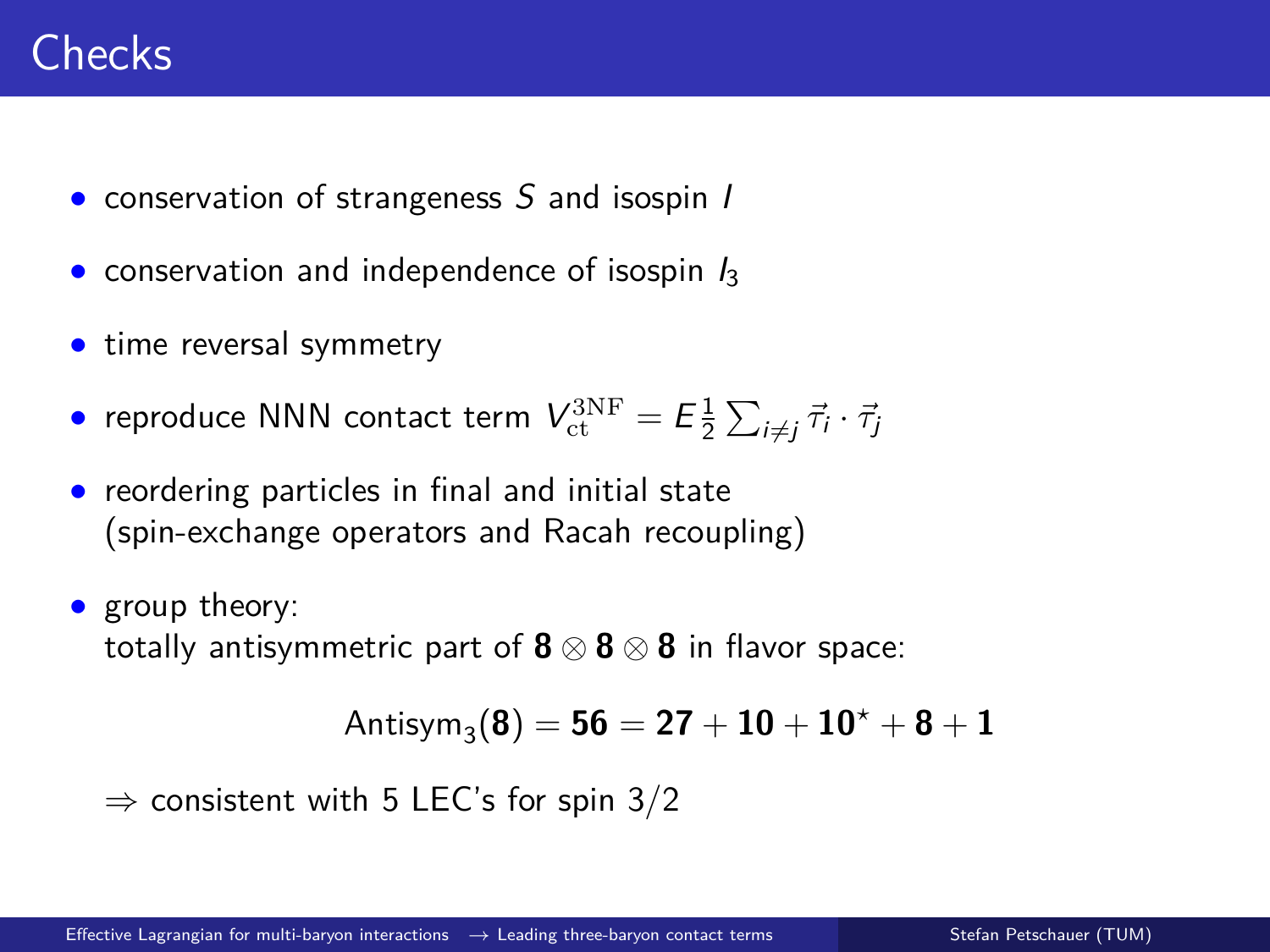### Mid-range three-baryon force



$$
\mathcal{L}_{BB}^{(2)} = d_1 \left( \langle \bar{B} B u_{\mu} \bar{B} \gamma_5 \gamma^{\mu} B \rangle + \langle \bar{B} B \bar{B} \gamma_5 \gamma^{\mu} B u_{\mu} \rangle \right) \n+ id_2 \left( \langle \bar{B} \gamma_5 \gamma_{\nu} B u_{\mu} \bar{B} \sigma^{\mu \nu} B \rangle - \langle \bar{B} \gamma_5 \gamma_{\nu} B \bar{B} \sigma^{\mu \nu} B u_{\mu} \rangle \right) \n+ \dots \qquad \qquad [\text{Petschauer, Kaiser, Nucl. Phys. A916, 2013]}
$$

$$
V \propto \frac{1}{f_0} \frac{\vec{\sigma}_1 \cdot \vec{q}_1}{\vec{q}_1^2 + m_\phi^2} \left\{ \vec{\sigma}_2 \cdot \vec{q}_1 \; , \; \vec{\sigma}_3 \cdot \vec{q}_1 \; , \; (\vec{\sigma}_2 \times \vec{\sigma}_3) \cdot \vec{q}_1 \; \right\}
$$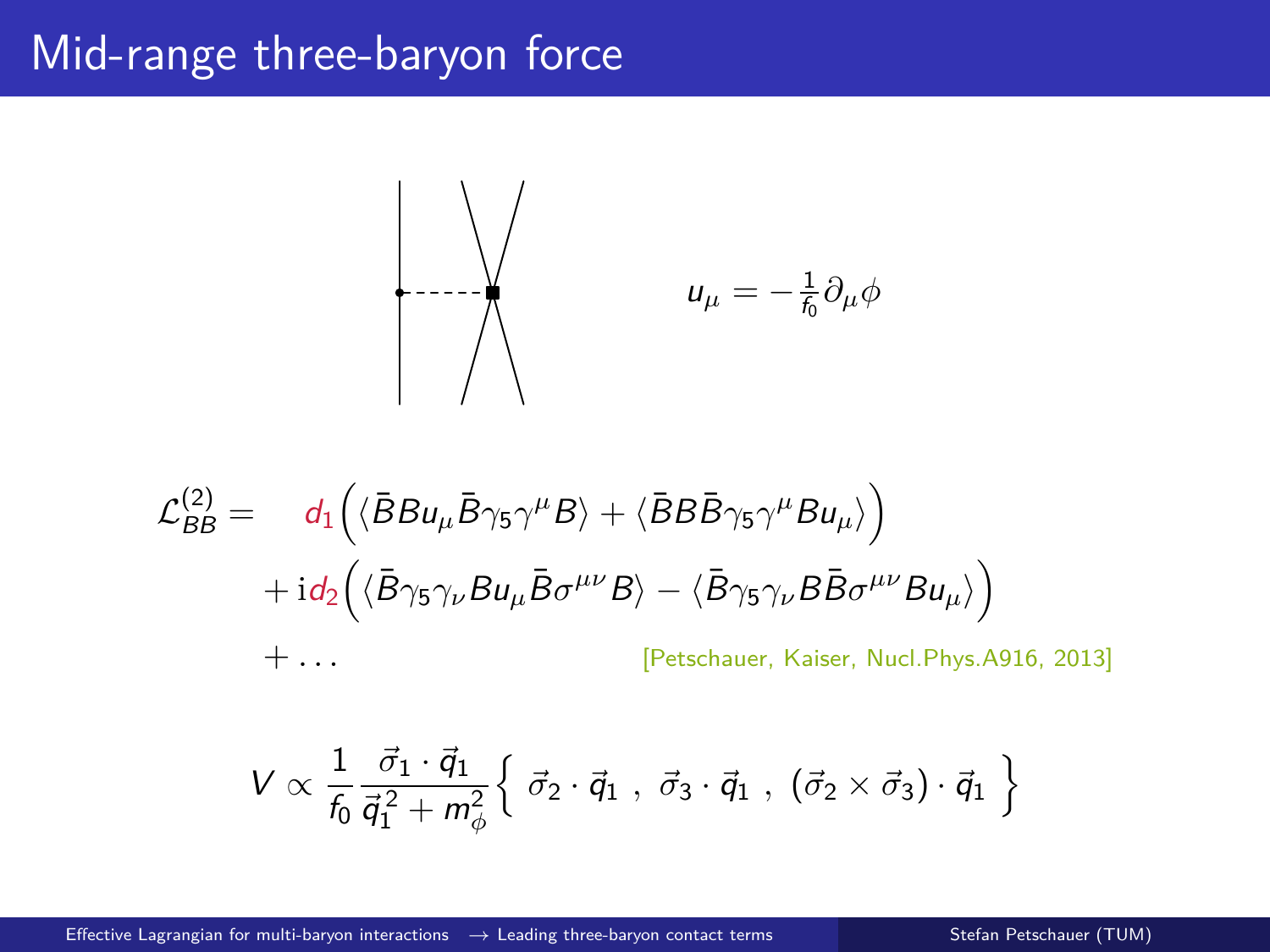### Long-range three-baryon force



$$
\mathcal{L}_{MB}^{(2)} = b_D \langle \bar{B} \{ \chi_+, B \} \rangle + b_F \langle \bar{B} [\chi_+, B] \rangle + b_0 \langle \bar{B} B \rangle \langle \chi_+ \rangle \n+ b_1 \langle \bar{B} [u^\mu, [u_\mu, B]] \rangle + b_2 \langle \bar{B} \{ u^\mu, \{ u_\mu, B \} \} \rangle \n+ b_3 \langle \bar{B} \{ u^\mu, [u_\mu, B] \} \rangle + b_4 \langle \bar{B} B \rangle \langle u^\mu u_\mu \rangle \n+ id_1 \langle \bar{B} \{ [u^\mu, u^\nu], \sigma_{\mu\nu} B \} \rangle + id_2 \langle \bar{B} [[u^\mu, u^\nu], \sigma_{\mu\nu} B] \rangle \n+ id_3 \langle \bar{B} u^\mu \rangle \langle u^\nu \sigma_{\mu\nu} B \rangle
$$
\n[Oller, Verbeni, Prades, JHEP 0609, 2006]

$$
V \propto \frac{1}{f_0^2} \frac{\vec{\sigma}_1 \cdot \vec{q}_1 \ \vec{\sigma}_3 \cdot \vec{q}_3}{(\vec{q}_1^2 + m_{\phi_1}^2)(\vec{q}_3^2 + m_{\phi_3}^2)} \left\{ \vec{q}_1 \cdot \vec{q}_3 \ , \ m_{\pi}^2 \ , \ m_K^2 \ , \ \vec{\sigma}_2 \cdot (\vec{q}_1 \times \vec{q}_3) \ \right\}
$$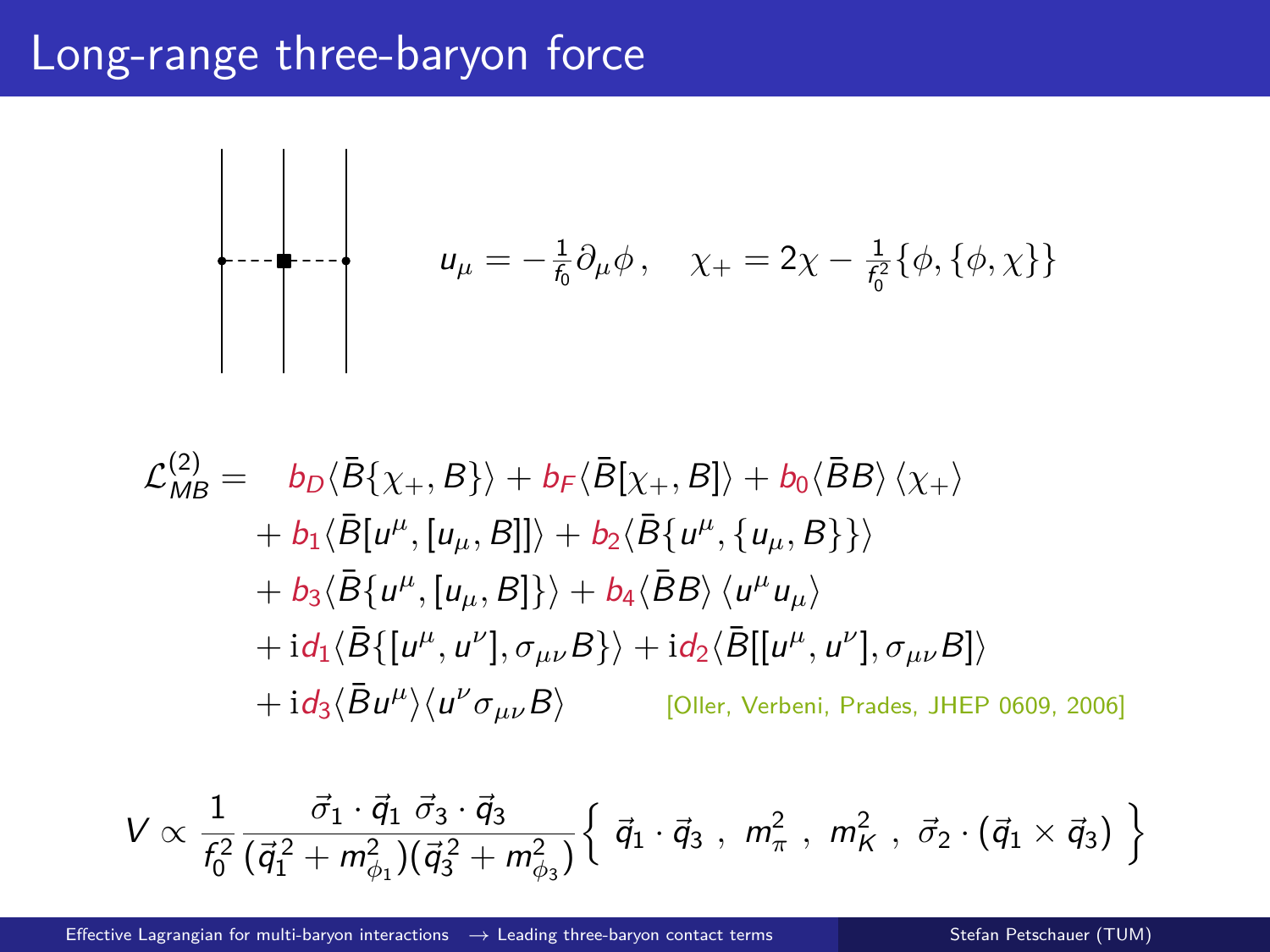# Include decuplet baryons

• estimate LEC's by resonance saturation with decuplet baryons

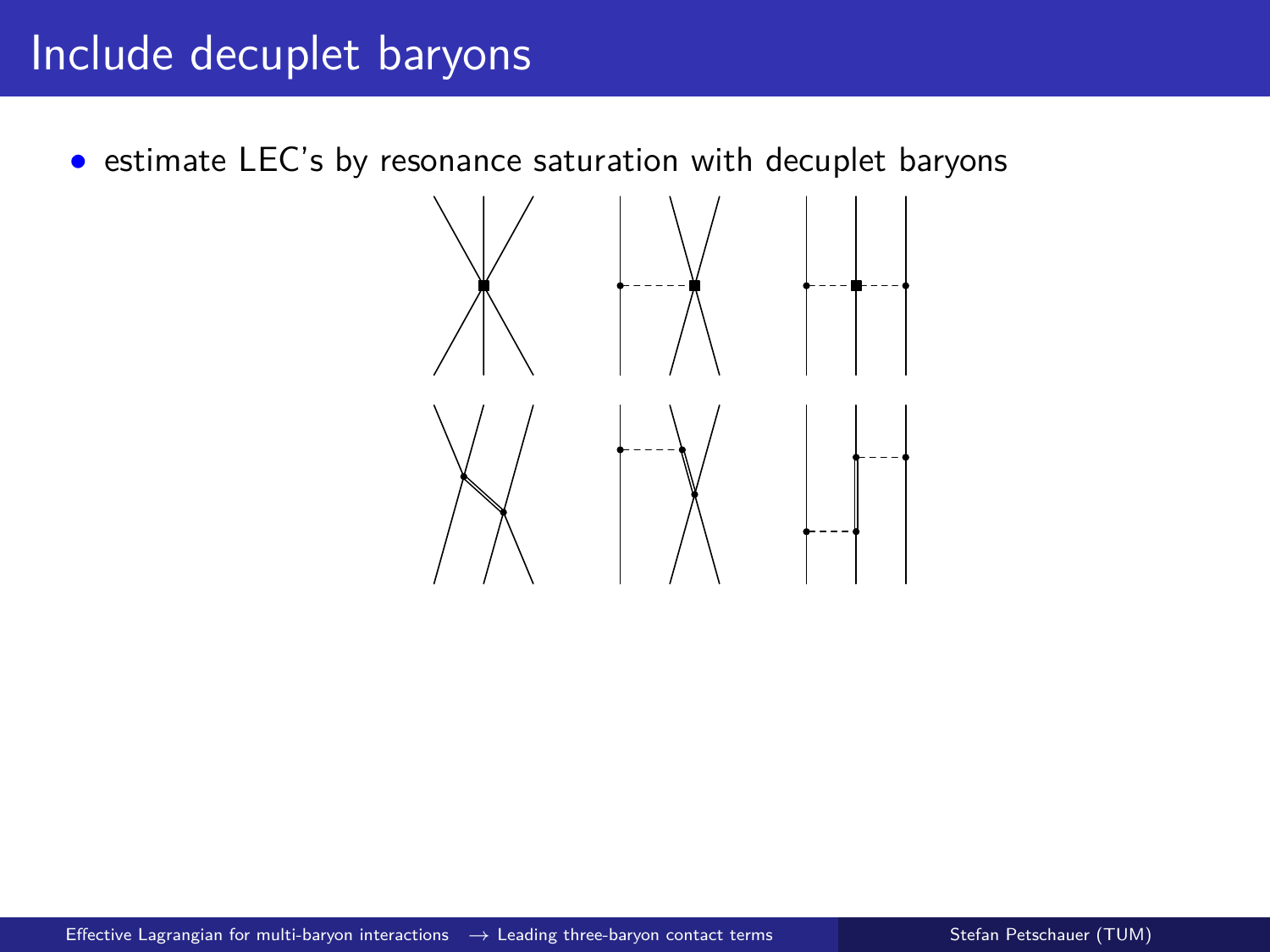# Include decuplet baryons

• estimate LEC's by resonance saturation with decuplet baryons



• special vertex



**10** ⊗ **8** = **35** ⊕ **27** ⊕ **10** ⊕ **8 3** */***2** ⊗ **1**/**2** = **1** ⊕ **2** 

Tensor products in flavor space and spin space

**8** ⊗ **8** = **27** ⊕ **8<sup>s</sup>** ⊕ **1** ⊕ **10** ⊕ **10**<sup>∗</sup> ⊕ **8<sup>a</sup> 1***/***2** ⊗ **1***/***2** = **0** ⊕ **1**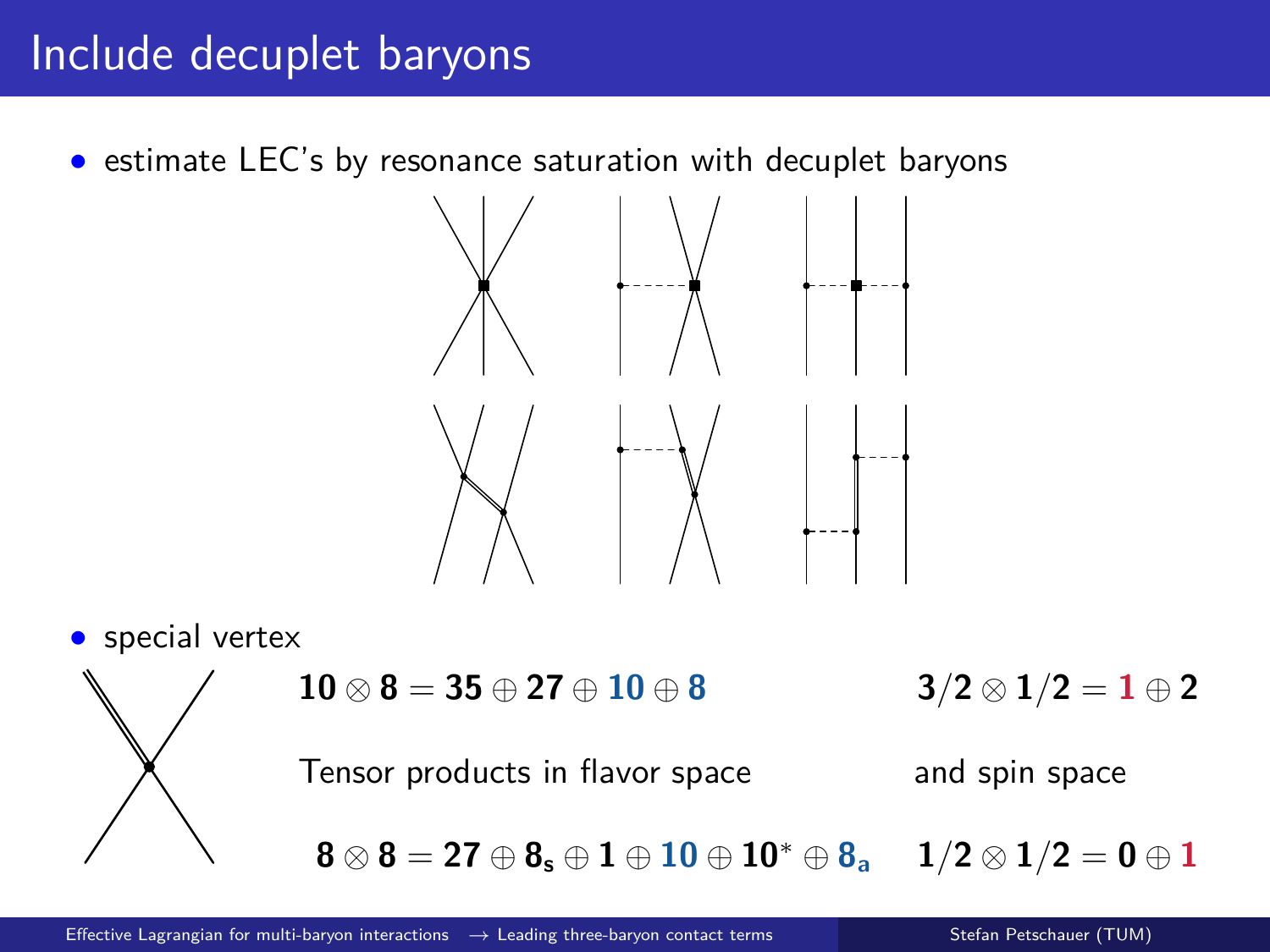#### **[Introduction](#page-1-0)**

[Baryon-baryon contact terms up to NLO](#page-4-0)

<sup>3</sup> [Leading three-baryon contact terms](#page-12-0)

#### <span id="page-24-0"></span><sup>4</sup> [Summary / Outlook](#page-24-0)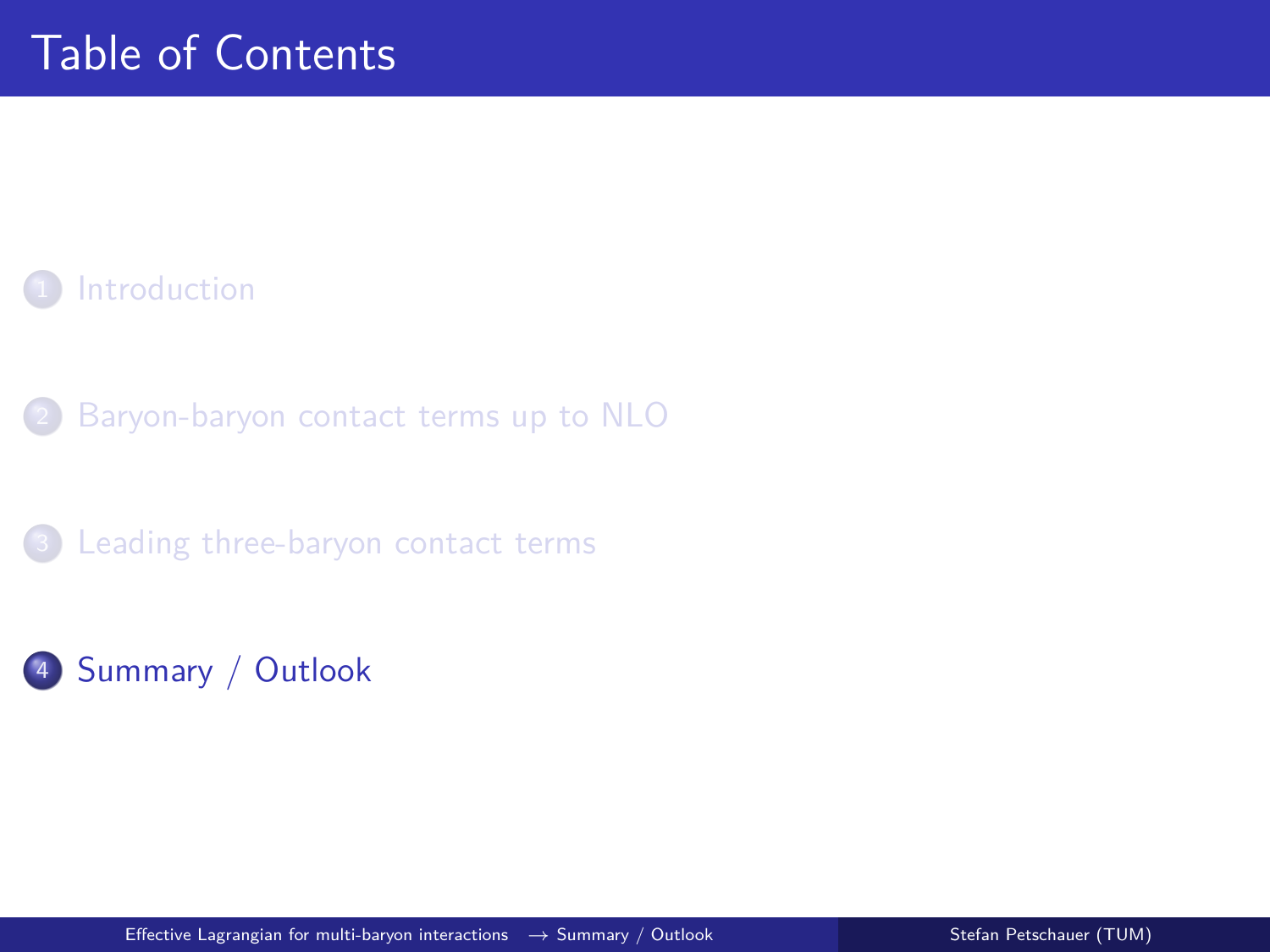- SU(3) chiral effective field theory for hyperon-nucleon potentials
- NLO analysis of one- and two-meson exchange and contact terms with SU(3) symmetric LECs [Nucl.Phys. A915, 2013]
- good description of available YN data; comparable to phenomenological models
- complete classification of NLO baryon-baryon contact Lagrangian including external fields available [Nucl.Phys. A916, 2013]
- SU(3) classification of leading order three-baryon contact terms